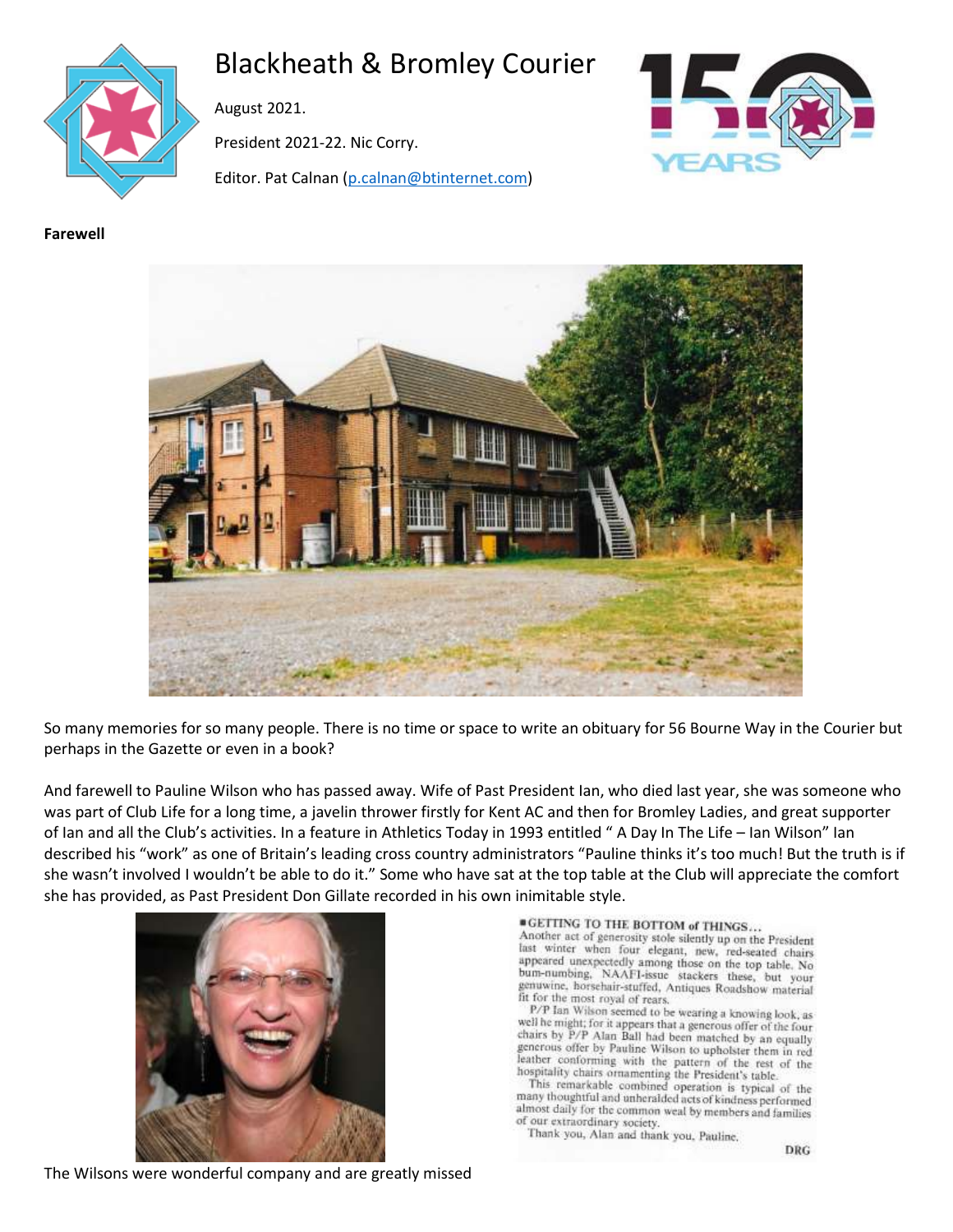So while the Courier can't produce a Club cry to mark these changing times it can supply a picture of perhaps it's greatest cheerleader Past President Brian Stone



So what happens now…

"For the next few months we are fortunate enough to have been offered use of Becchamians Clubhouse for Wednesday night runs as well as food and bar facilities. Beccehamians is only a few hundred yards from the old clubhouse so familiar routes can still be run. It will be open from 6.30pm. The address is : Beccehamian Rugby Football Club, Corkscrew Hill, West Wickham BR4 9BB

FACILITIES: There are changing and shower facilities for both men and women, and afterwards a large room for our exclusive use with a bar for eating, drinking, President's news etc.

FOOD: To start with a limited range of food will be on offer, which must be ordered before 6pm on Tuesdays. Price will be no more than £5. Please communicate Food orders to dmlawrie162@googlemail.com House & Social Committee"

#### **Social Memories from the Clubhouse – Some Celebs.**



**Harry Carpenter with Jonathan Murray. Andy Rayner and Peter Tucker with Dina Asher Smith**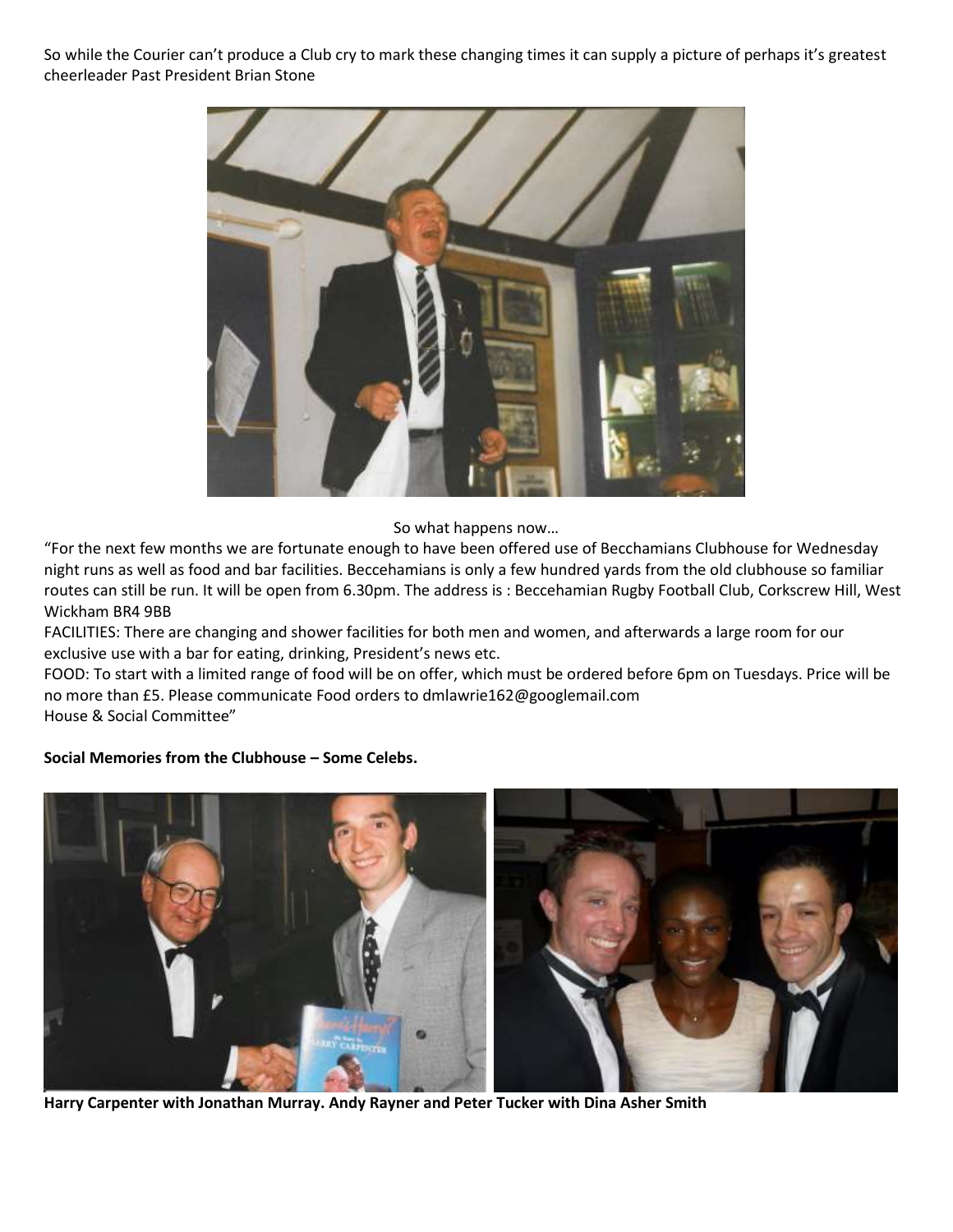

**Olympians Sydney Wooderson and Jack Braughton at Sydney's 80th. Ron Pickering at a Club Dinner.**



**David Moorcroft had only just accepted the role as Chief Executive of the British Athletics Federation when it went into administration. Despite all this chaos he still attended our Club Dinner "because it was Blackheath Harriers". Club record holders Adam Gemili, Jackie Montgomery and Rob Brown get to meet Ian Montgomery.**



**Three Commonwealth 200 metre champions, Mike McFarlane (1982), Julian Golding (1998) and Allan Wells (1982). Mike and Allan dead heated. Two British 100 metre record holders Montell Douglas presents an award to Dina.**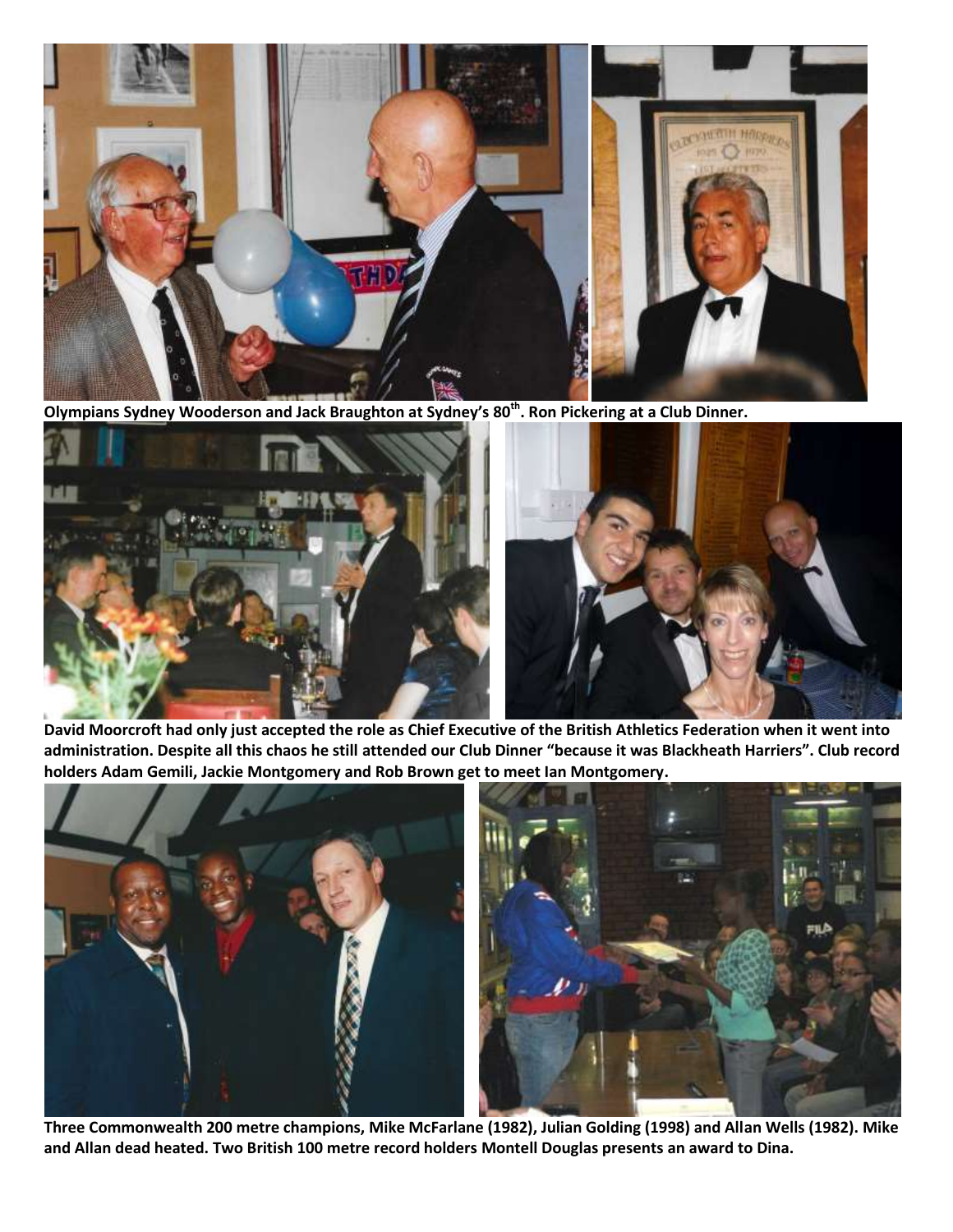### **Forthcoming Fixtures and events**.

# **August**

6/8/21 – Kent Masters League, Dartford 7/8/21 - National Athletics League, Eton 7-8/8/21 – England Athletics Under 17 and Under 15 Championships, Manchester. 8/8/21 – Kent Young Athletes League, Tonbridge 13/8/21 – B&B Open, Norman Park. 14/8/21 – Southern Athletics League, Erith 18/8/21 – Manchester International - ENG v WAL v SCO v NIRL v NAL v GBU20s plus ENG U20s v SCO U20s v WAL U20s v GB&NI U18s. 21-22/8/21 – SEAA Under 17, Under 15 and Under 13 Championships, Kingston. 22/8/21. SEAA 5000 Walk Championships for Senior Men and Women and Under 20 Men and Women. 22/8/21. SEAA 3000 Walk Championships for Under 17 Men and Women and Under 15 Boys and Girls. 28/8/21 – National Athletics League, Eton 28-29/8/21 – England Athletics Under 17 and Under 15 Combined Events Championships, incorporating European Athletics Combined Events Challenge, Manchester. 30/8/21 – Kent Under 13 and Open Pentathlon Championships, Tonbridge. **September**

2-5/9/21 – School Games National Final, Loughborough.

4/9/21 – UK Youth Development League, Under 15s and Under 13s, Medway Park.

5/9/21 – UK Youth Development League, Under 20s and Under 17s, Dartford.

11/9/21 – Southern Athletics League, TBA.

11/9/21 – Will Bolton Relays, Sparrows Den (13.45) \* Taken from the current draft fixture list.

12/9/21 – Kent Relays Championships and Masters Jumps, Sutcliffe Park.

18-19/9/21 – Kent Under 13 Championships, Masters (excluding jumps), and Combined Events Championships, Erith.

25-26/9/21 – SEAA Road Relays, Crystal Palace. \* Taken from the current draft fixture list

26/9/21 – Club 5 Mile Championships (10.30). \* Taken from the current draft fixture list.

### **European Under 23 Championships 2021**

Four Club members were selected for these Championships at Talinn in Estonia with varying fortunes. Best placed was Bekah Walton who finished in 5<sup>th</sup> place in the womens javelin. Having become National Senior champion just two weeks before, she set a new personal best of 54.27 to finish first in her Qualifying Pool. She could not improve in the final but still threw a very useful 53.46 her third furthest distance of the season.

Annie Davies ran her second fastest ever time in the heats of the 100 hurdles as recorded 13.45 to finish in fourth place. This took her through to the semi finals where she timed 13.52 for third place and qualified for the final by two one thousandths of a second. It was a great achievement to make the final. She finished eighth in 13.53 on this occasion into a headwind. So that was three of her fastest ever races all at a major championships, great stuff.

Ethan Brown was in the Great Britain 4x400 team who won their heat in 3.05.42 which was the fastest by a European under 23 team. His split was 46.47. However, an ongoing Achilles injury meant he did not run in the final. Second claim member Amber Anning did not start in the 200 also because of injury.

### **European Under 20 Championships 2021**.

Jeriel Quainoo and Sam Reardon returned from the European Under 20 Championships in Tallinn, Estonia with relay gold medals. Jeriel's came in the 4x100 and Sam's in the 4x400. Their efforts helped Great Britain to top the medal table with a total of six golds.

Going into the Championships Jeriel's best for the 100 metres stood at 10.50 which he had run twice on the same day. This was the only time he had run under 10.60. His 10.30 in his heat was, therefore, a major breakthrough. He went even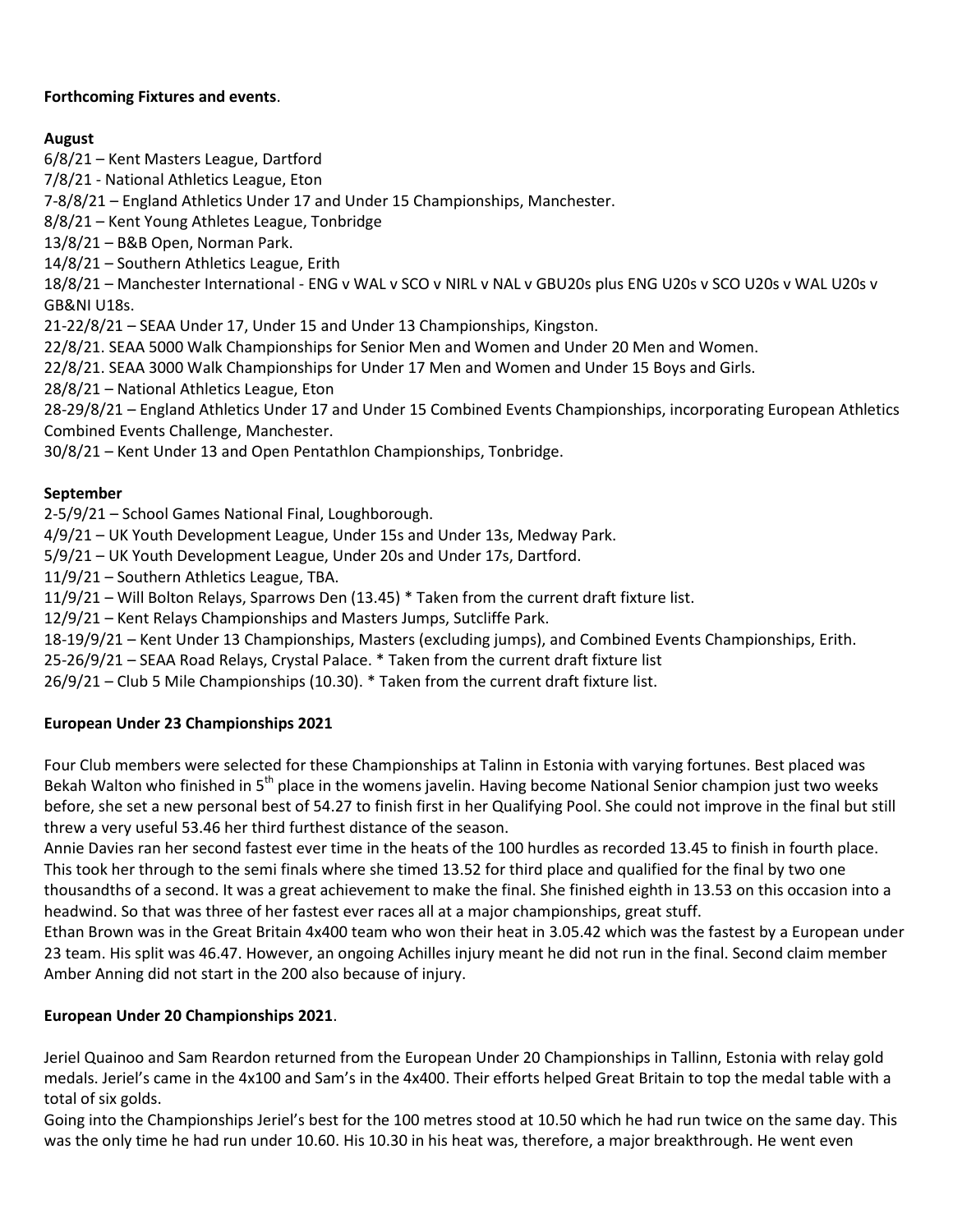quicker in his semi final to win in 10.25. He was not quite as quick in the final where he finished fifth but it was, nevertheless, an outstanding set of performances.

With three in the top five in the final, Britain were the favourites for the relay especially after setting a European Leading time of 39.68 in the heats with Jeriel running second leg. Not surprisingly they kept the same team for the final and won by over three tenths of a second, the only team to go under 40 seconds with 39.74. It was a great Championships for Jeriel and he is still a junior next year.

So too is Sam who ran two outstanding relay legs for the 4x400 team. Given his best for an individual 400 is 47.48, his split of 46.07 on the second leg in the heats was exceptional. It helped the GB team to victory by nearly three seconds. He was the fastest of the quartet. Showing the GB strength, two changes were made for the final and with Sam on second leg they ran the fastest time in the World this year by an under 20 team with 3.05.25. Sam's split was 46.21, another cracking run. Is Ethan Brown's under 20 400 record of 46.44 under threat?

The Club had four other athletes at these Championships, a great achievement. Before this season Mallory Cluley had only run under 14 seconds twice for the 100 hurdles. This season she has consistently been below the mark culminating in an excellent 13.70 at the Olympic Trials which took 0.15 seconds off her best. At Talinn, she ran a wind assisted 13.88 to finish fifth in her heat and followed this with 13.95 in her semi final. So no place in the final but it has been a good season. It has certainly been a good year too for Nana Gyedu in the shot. She is a County champion, South Of England champion, England Athletics champion and English Schools champion. However, she was a little down on what she would have liked in the Qualifying Round and her 13.97 was not good enough to make the final.

There was a similar story for Zara Obamakinwa in the discus. She finished in ninth place in her Qualifier with 45.83 which was not sufficient to progress. Nevertheless, it is only her first year in this age group and with another two left we can expect lots more from this exciting talent who last year broke the British under 17 record.

Sadly second claim member Funminiyi Olajide had one of those days in the long jump. The GB Under 20 number one was not able to get a jump in her qualifying round.

#### **Blackheath & Bromley at the European Under 20 Championships**.

The first Championships took place in 1970 but it was not until 1981 in Utrecht that the Club had it's first representative. This was Bromley AC'S Joyce Oladapo. She finished in third place in the long jump with a leap of 6.36 in a contest won by East Germany's Heike Daute who under her married name of Drechsler would progress to World and Olympic gold. Joyce would become Commonwealth champion in 1986. 1981 was a breakthrough year for Joyce as she made her senior GB debut and at the London Boroughs Championships she set a UK age 17 best of 6.45 (with her younger sister Georgina, not a club member, setting a UK age 14 best of 6.07). She improved to 6.46 by the end of the season and was named young woman athlete of the year by the British Athletics Writers Association. Two future Blackheath members Chris McGeorge and Mike Makin won bronze medals in Utrecht in the 800 and triple jump respectively. In 2021 Britain topped the medal table with six golds from 44 events. In 1981 East Germany dominated with 22 golds from the 38 events. They headed the medal table at every Championship from 1970 to 1989.

It would be ten years before the Club had another competitor at these Championships, though in 1983 future Bromley member Debbie Marti won bronze in the high jump with 1.89 at the age of 15. In 1991 Blackheath's Jamie Quarry was seventh in the decathlon at Thessaloniki with 7016. He would finish third in the decathlon at the Commonwealth Games in 2002. It was the seventh again in 1993 at San Sebastian for Gavin Sunshine with 7112 points and Bromley's Uju Efobi scored 5292 also for seventh in the heptathlon. However, the Club's athletes won four medals. Ejike Wodu finished third in the 100 metres in 10.77 and was part of the winning relay team. Julian Golding, who was unlucky to miss out on selection for the 200 metres ran in the relay team in the heats. Noel Levy won bronze in the 400 hurdles with 51.47. Five years later Julian was Commonwealth champion at 200 metres.

In 1995 at Nyiregyhaza, Mark Findlay ran for Britain in the heats of the 100 but was not part of the quartet who won the final. Two years later in Ljubljana, he was in the winning team and also won bronze in the 200 metres in 20.99. There were two field event golds with Nathan Morgan taking the long jump with his Club record breaking 7.90; and Emeka Udechuku winning the discus with 53.90. Emeka also competed in the shot but his 15.73 didn't take him beyond the qualifying round. More relay gold came in 2001 at Grosetto with Dwayne Grant part of the winning 4x100 quartet. He also won bronze in the 200 metres in 20.82. It would be six years before the Club were next represented when at Hengelo, Anike Shand Whittingham was a member of the womens winning 4x100 team. She was also sixth in the 100 metres final in 11.82. The men finished in second place with Funmi Sobodu in the line up and James Alaka running for the team in the heats. James made it through to the semi final of the 100 where he finished sixth in 10.77. He timed 10.62 in his heat. Funmi shared his experiences in the Gazette.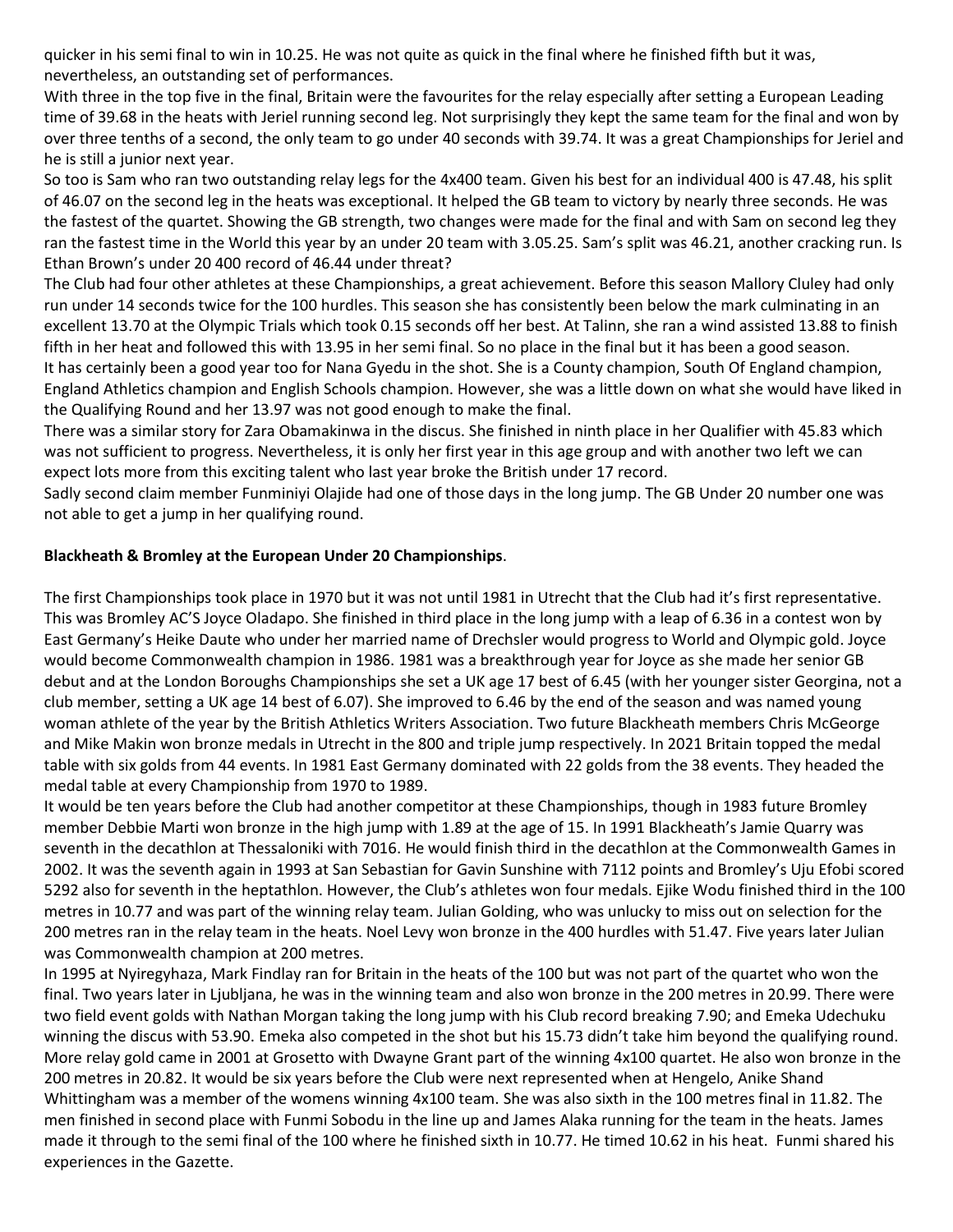# My experience in the European juniors: Olufunmi Sobodu

I arrived at the European Junior Championships late. after a disappointing world youth championships in the Czech Republic. I met up with fellow team mate James Alaka. As well as sharing with James, I shared with Richard Kilty, Luke Smallwood, David Martin and the GB captain Daniel Awde! The facilities were top class, with indoor tennis courts, sauna, spa, indoor swimming pool, table tennis tables, and Play Station Two! The atmosphere was a relaxed one as competition had not begun vet.

At breakfast for the first time I met athletes that I have not met before and have heard about in the media and the press, and that is when I start to realise what I have achieved this year! Met with sprint coach Harry King to discuss relay plans for the week, which brought up problems. I had no spikes or kit! The previous day I returned from the Czech Republic but my bags didn't! Out of 30 Great Britain bags mine had got lost in transition from Ostrava to Prague. I did enquire about this and they said they would send it to my house which they did, leaving me with a small bag that I packed for when I went to the Europeans with a few more boxers, socks and jeans! The kit was ordered from the UK and was on its way.

At relay practice there were a few countries and the track was very busy; it was the biggest of tracks in the world. That day I had to train in Ashlee Nelson's spikes as I did not pack my spikes in my hand luggage; three pairs of spikes went back to the UK! A mistake I will not do again! Training went relatively well, but to be honest I was not ready for the European squad. Went back to hotel fairly relaxed, still people getting prepared for their day of athletics the next day. I had a day off from training, so me and my fellow sprint partner Jordan Huggins, who went to world youths with me, watched the athletics at the stadium. Later that day me, Richard, Jordan and Ashlee went swimming. Not a good idea! When we left the pool our legs were so heavy it was unbelievable; word of advice, don't. The fact I could not swim didn't help! I spent another day of chilling at the hotel; as you can note, my days were quite relaxed whereas other athletes had quite a hectic schedule.

We had another training session on the Friday. That was after the terrible weather we had! The athletics was suspended for an hour and a half. We were not allowed to go back to the hotel because the weather was that bad. Training went reasonably well apart from the fact I still had no spikes, and the track was still wet. After training we watched the 100m final. Unfortunately, Levan got disqualified in this race! The camp was down! On the way to the bus, my coach Carl Graham informs me of my grandma's death, so I was really down. I spoke to my parents and my coaches and they basically said, "keep your head up and go out there and win a medal it is what she would have wanted".



The relay was on Saturday. After dinner that day my spikes from Nike arrived half a size too small but they had to do. Also that night the team was decided, anxious times because three of us shared the room; me, James and Richard, and naturally we all wanted a spot. Well, we all got one! And all three of us ran well. It was weird going into call-up, because I hadn't expected to make the team. The relay went well; main objective was to get round it safely. At the hotel we sorted ourselves out, relaxed, played X-Box, and a bit of tennis with fellow B&B member James. Later on that evening the team was announced. They were making changes, meaning only one of us from our room would be in the team. The team was announced backwards, it went Levan, Luke Fagen, Alex Nelson .... and me, Olufunmi Sobodu. I was so grateful! My changes in training were not the smoothest. We ran the relay and came second, disappointed to be beaten by 0.02 sec. We went out for gold and got silver. Disappointment did not last long; later that night we had a party, everyone gelled as a team, it was a shame to go back to England! I met new people, new faces, and had great experiences. And I look forward eagerly to the Europeans in 2009, and the World Juniors in 2008. As a whole it was a great experience. I have not been in athletics that long, but I am learning so quickly in this sport, and I think that is important. Olufunmi Sobodu

Funmi was back two years later but he only got to run in the heats of the 4x100 sitting out the final as GB took bronze medals. Kola Adedoyin (triple jump 15.39), Lorraine Ugen (long jump 5.85) and Shaunagh Brown (discus 43.78) did not make it beyond the qualifying groups, while second claim member Jack Green did not start his semi final of the 400 hurdles having qualified with 52.67 in his heat.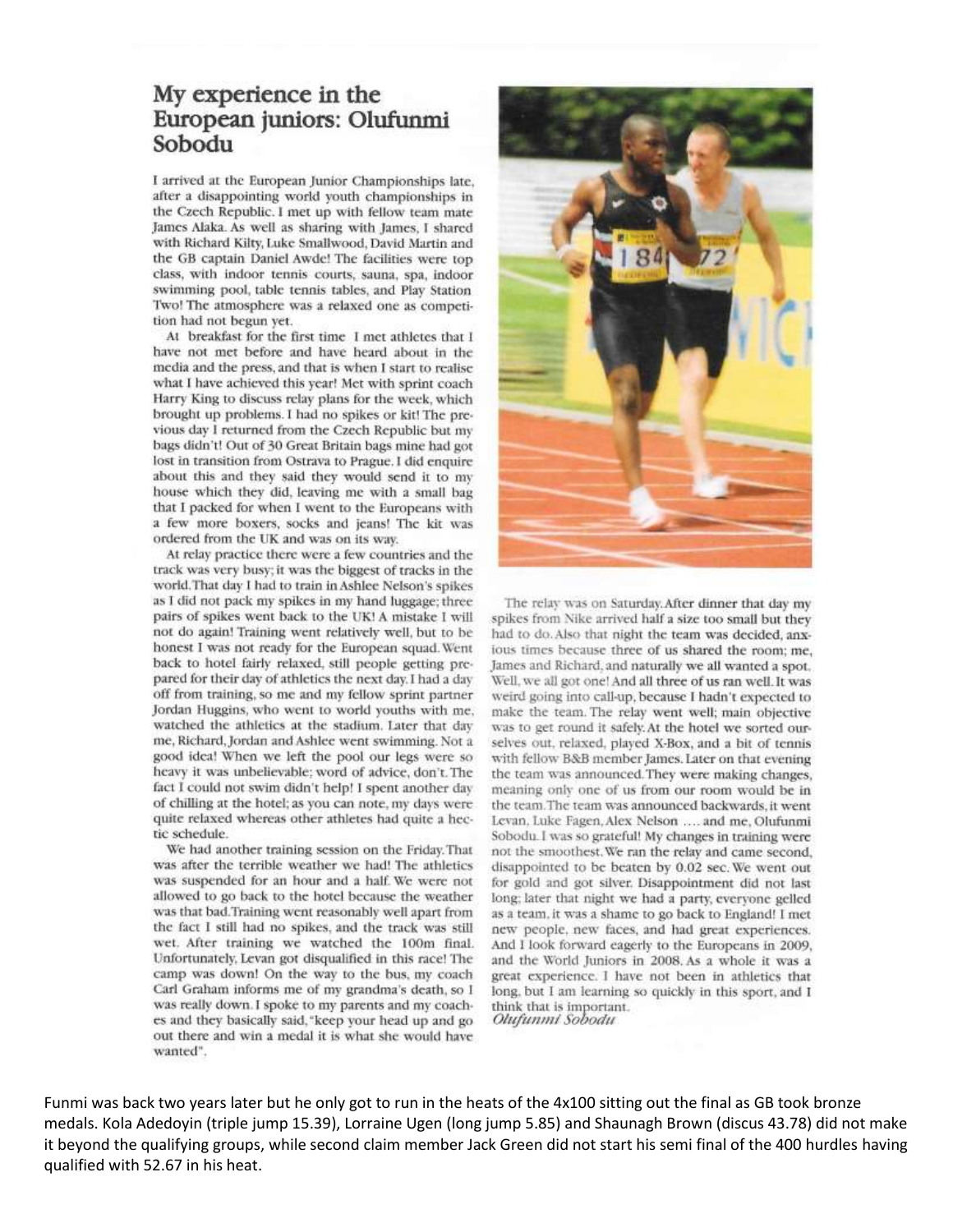It was ten years ago that the championships were last in Talinn and Adam Gemili's career was just beginning. He won silver in the 100 in 10.41 and was also part of the GB 4x100 team who finished second. Megan Southwart made the semi finals of the 400 hurdles timing 59.87 but Ben Hopkins (53.39) did not progress beyond the heats in the mens event. Second claimers Isobel Pooley and Izzy Jeffs went out in the qualifiers of the high jump (1.80) and javelin (49.94) respectively.

And then came Dina. At Rieti, Italy in 2013 she won the 200 metres in 23.29. She was also in the winning sprint relay team which broke the British record in both the semi final (43.89) and final (43.81). At 17 she then went off to the Senior World Championships as well.

Two years on and the Hylton twins returned from Eskilstuna in Sweden with a relay gold and individual silver each. Shannon was second in the 200 (22.73) and was in the 4x100 team which won in 44.18. Cheriece timed 53.16 to finish second in the 400 and then helped the relay team to gold in 3.34.96.

Maya Bruney won gold in the 200 at Grosseto in Italy in 2017 with a time of 23.04. She was also in the relay team which won bronze. Divine Oladipo finished fourth in the shot with 16.03 but did not it through the qualifying pool of the discus throwing 46.11. Neither did James Whiteaker in the javelin where he threw 66.34.

Two years ago there were more relay golds at Boras in Sweden. After finishing fourth in the 100 in 11.60, Immanuela Aliu was in the GB sprint relay team who won gold in 44.11. In the 4x400 second claim member Amber Anning and Louise Evans were among the quartet that won gold in 3.33.03. Amber also won silver in the 400 in 52.18 with Louise seventh in 54.06. Another second claim member Holly Mills was third in the long jump with 6.50 and was also fourth in the heptathlon with 5802 points. Ethan Brown finished  $5<sup>th</sup>$  in the 400 in 46.45.

We look forward to 2023….

#### **Results.**

Aside from the two European Championships our athletes have brought home medals from the English Schools Championships and the England Athletics Championships; our teams have performed well in the various leagues across the age; Club records and personal bests have been set and Parkrun is back. So from Sutcliffe to Szekesfehervar, from Catford to Carlisle, from Bromley to Bondoufle, from…. As Ian Wilson would say " Wherever you go in the World you will meet a Club member"

### **30/6/21**

**Johnson Bowl, Norman Park.** 1. Roger Michell 40.46.3, 3. David Hoben 47.6.1, 6. Peter Hannell 51.03.9. Teams. 1. B&BHAC Historical 10, 2. Surrey Walking Club 11.

### **3/7/21**

**NAL Premier London South, Wormwood Scrubs**. **Men**. 100. A. 3. Abdul Rahaman Jolaoso 11.07 (0.3). B. 1. Jak Mensah 10.90 (0.4). N/S. 1. Toby Olubi 11.36 (-1.3), 2. Matthew Knight 11.53, 3. Rico Cottell 11.54. 200. A. 2. Jak Mensah 22.00 (- 3.6). B. 3. Matthew Knight 23.52 (-3.6). 400. A. 4. Pablo Seema Roca 49.51. B. 3. Prince Reid 52.28. 800. A. 2. Sam Reardon 1.54.18. B. 1. Callum Parker 1.55.49. N/S. Prince Reid 2.00.48. 1500. A. 4. Alex Leggatt 4.13.06. B. 4. Dan Kennedy 4.15.87. N/S. Joshua Dowling 4.49.69. 5000. A. 2. Charlie Davis 14.36.50. B. 3. Scott Overall 15.12.01. N/S. Roger Vilardell 15.56.90. 110H. A. 2. Rico Cottell 15.44 (-2.3). B. 2. Richard Morris 17.54 (-2.3). 400H. A. 2. Bailey Stickings 53.00. B. 3. Coleman Corry 58.67. N/S. Richard Morris 56.51. 3000 s/chase. A. 2. Lewis Harknell 9.52.71. B. -. HJ. A. 1. Kelechi Aguocha 2.00. B. -. LJ. A. 4. Ben Sutton 5.29. B. 3. Roger Platt 4.25. TJ. A. -. B. -. PV. A. 1. Ben Platt 3.90. B. 1. Barnaby Corry 2.50. SP. A. 2.Luc Durrant 12.83. B. 2. Dele Aladese 11.55. DT. A. 1. Dele Aladese 44.02. B. 2. Coleman Corry 21.89. JT. A. 4. Coleman Corry 31.30. B. 3. Roger Platt 21.77. HT. A. 4. Charlie Short 34.80. B. Tom Parker NM. 4X100. 2. B&B (Abdul Rahaman Jolaoso, Rico Cottell, Toby Olubi, Jeriel Quainoo) 43.11. 4X400. 3. B&B (Bailey Stickings, Callum Parker, Pablo Seema Roca, Sam Reardon) 3.20.31. **Women**. 100. A. 2. Modupe Shokunbi 12.54 (-1.9). B. 2. Parris Johnson 12.49 (-1.4). N/S. Zsiriah Thomas 12.71. 200. A. 3. Zsiriah Thomas 26.04 (-0.8). B. 3. Achieng Oneko 26.69 (-0.8). 400. A. 2. Holly Mpassy 56.05. B. 3. Stephanie Fisher 59.77. 800. A. 4. Leah Everson 2.20.86. B. 3. Lily Meers 2.21.19. N/S. Jessica Keene 2.30.14. 1500. A. -. B. -. 3000. A. 4. Carole Coulon 10.25.67. B. -. 100H. A. -. B. -. 400H. A. 2. Alex Hill 62.00. B. -. 2000 s/chase. A. 2. Morgan Squibb 7.15.36. B. -. HJ. A. 3. Deborah Martin 1.70. B. -. LJ. A. 4. Holly Platt 4.04. B. -. TJ. A. 4. Holly Platt 8.93. B. -. PV. A. 3. Holly Platt 2.40. B. -. SP. A. 4. Hannah MacAulay 10.49. B. -. DT. A. 2. Zara Obamakinwa 48.67. B. 1. Hannah MacAulay 41.74. JT. Zara Obamakinwa 23.30. B. 3. Holly Platt 13.98. HT. A. 2. Gemma Vickery 48.30. B. 4. Hannah MacAulay 28.81. 4X100. 1. B&B (Modupe Shokunbi, Achieng Oneko, Parris Johnson, Mallory Cluley) 47.70. 4X400. 2. B&B (Holly Mpassy, Stephanie Fisher, Alex Hill, Morgan Squibb) 3.59.18.

### **5/7/21**

**Southern Counties Veterans League, South London Division, Carshalton**. 200. R2. 4. Helen Godsell 31.6.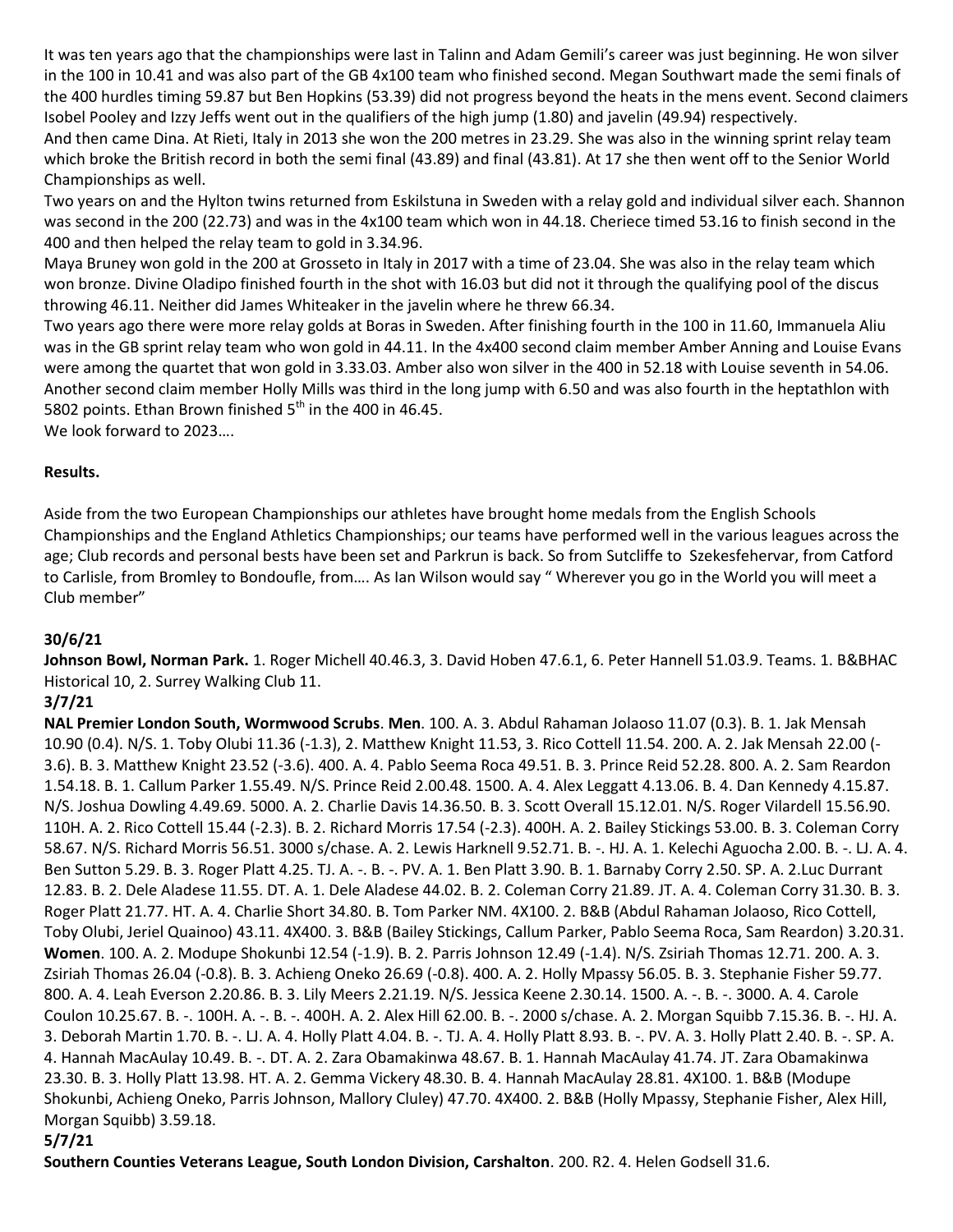# **5-6/7/21**

**Istvan Gyulai Memorial, Szekesfehervar, Hungary**. 100. 5. Adam Gemili 10.14 (1.2). 200. R2. 4. Adam Gemili 20.41 (-1.1). **6/7/21**

**Tonbridge Open Meeting**. 100. Mx3. 1. Troy Ogedengbe (U13B) 14.45 (-1.1). MX4. 1. Thomas Vallins (U13B) 14.60 (-1.8). MX5. 1. Lily Anderson (U15G) 14.01 (1.5). MX6. 5. Louisa Vallins (W40) 13.80 (-1.6). MX8. 3. Alexander Morrell (U15B) 13.17 (-1.0). MX9. 6. Alyssa Firla (U15G) 13.63 (-0.8). MX10. 5. Nathan Firla (U17M) 12.18 (-2.4). 200. MX2. 1. Thomas Vallins (U13B) 30.32 (-1.6). MX3. 4. Troy Ogedengbe (U13B) 29.75 (0.4). MX4. 3. Alyssa Firla (U15G) 27.22 (-0.2), 4. Emily Hayen De Carbonnieres (U15G) 27.77, 5. Louisa Vallins (W40) 28.06. MX5. Alexander Morrell (U15B) 26.35 (-1.3). MX6. 3. Nathan Firla (U17M) 24.08 (0.0). 1500. MX2. 3. Lydia Witcombe (U15G) 5.03.30. MX3. 2. Ian Firla (M50) 4.47.44., 8. Hendri Verster (U15B) 4.59.31, 10. Charlotte Bloodworth (U13G) 5.25.53. 5000. MX2. 10. Roger Vilardell (M40) 15.55.19, 15. Micah Evans (M35) 16.55.24. HJ. MX. 1. Elena Duncombe (U17W) 1.40. LJ. MXB. 1. Dennis Savage (U17M) 5.06, 3. Molly Savage (U20W) 4.99, 4. Elena Duncombe (U17W) 4.49, 7. Emily Hayden De Carbonnieres (U15G) 4.11. SP. 3K. 3. Noah Fage (U13B) 6.56, 4. Rory Witcombe (U13B) 5.01. DT. 1K. 4. Rory Witcombe (U13B) 13.84. DT. 0.75K. 1. Charlotte Bloodworth (U13G) 19.02. **7/7/21**

**BMC Regional Races, Wormwood Scrubs**. 800. F. Naomi Toft (U20W) 2.20.70.

**Lee Valley 100/200 Open Series**. 100. MX1. 5. Korede Awe\* (U23M) 10.50 (2.6). MX6. 1. Drew Burridge (U20M) 11.36 (2.3). **West Yorkshire League, Cleckheaton**. 1500. 5. Mark Cage 4.25.02.

**Castle 5km, Carlisle**. 20. Jo Hickman Dunne 19.04.

# **8-11/7/21**

**European Under 23 Championships, Talinn, EST. Men**. 4x400. Ht2. 1. GB (inc Ethan Brown) 3.05.42. **Women**. 200. HT4. Amber Anning DNS. 100H. 8. Anastasia Davies 13.53 (-0.9). SF3. 3. Anastasia Davies 13.52 (0.8). Ht3. 4. Anastasia Davies 13.45 (0.5). JT. 5. Bekah Walton 53.46. QA. 1. Bekah Walton 54.27.

# **9-11/7/21**

**ESSA New Balance English Schools Championships, Manchester and Stretford**. **Senior Boys**. 100. B. Zac Nwogwugwu 10.84 (1.2). Ht2. 4. Zac Nwogwugwu 10.91 (1.4). 400. 5. Pablo Seema Roca 49.60. Ht2. 3. Pablo Seema Roca 49.81. PV. 4. Barnaby Corry 4.40. HT. 5. Dillon Claydon 45.86. **Senior Girls**. 100. B. 2. Tianna Haynes 12.46 (1.3). Ht2. 6. Tianna Haynes 12.38 (1.0). 200. A. 4. Kaliyah Young 24.90 (0.2). Ht1. 2. Kaliyah Young 24.78 (1.8). 400. 1. Holly Mpassy 55.75. Ht2. 1. Holly Mpassy 56.59. 100H. A. 5. Shakanya Osahon 14.45 (1.4). Ht1. 2. Shakanya Osahon 14.26 (2.0). 1500 s/chase. 3. Morgan Squibb 4.58.73, 12. Ailbhe Barnes 5.23.04. SP. 1. Nana Gyedu 14.14. **Intermediate Boys**. 100. Ht1. 3. Verrel Charles 11.54 (-0.9). PV. 4. Ben Platt 3.95. HT. 9. Brydon Duncan 41.13. **Intermediate Girls**. 200. 3. Faith Akinbileje 24.39 (-0.7). Ht1. 2. Faith Akinbileje 24.90 (-1.3). 800. 1. Amarisa Sibley 2.09.44. 3000. 2. Fleur Todd – Warmoth 9.37.66 **(CLUB U17W RECORD**). 80H. 1. Jodie Self\* 11.48 (1.6). Ht2. 4. Jodie Self\* 11.77 (-2.0). 1500 s/chase. 8. Gabriella Martin 5.26.05. TJ. 1. Amelia Gray\* 11.99. SP. 2. Cleo Agyepong 14.46. HT. 2. Gypsy Nash 48.98. **Junior Boys**. 80H. 3. Rayhan Mourtada 11.29 (0.6). Ht2. 1. Rayhan Mourtada 11.52 (1.2). PV. 5=. Finn Kitteridge 3.15. JT. 11. Max Kennedy 38.47. **Junior Girls**. HJ. 7. Daisy Snell 1.56. **9/7/21**

# **FAST Friday 10,000 inc England Athletics Championships, Walthamstow**. 10,000. Race 3. 3. Ross Braden 31.01.13. **10/7/21**

**Kent Young Athletes League Div One, Dartford**. **Under 15 Boys**. 100. A. 3. Ryen Rennie 12.3. B. 1. Andrew Nikoro 12.0. 200. A. 2. Laurence Goslin 24.7. B. 1. Marley Byfield 25.2. N/S. 1. Ryen Rennie 26.0. 800. A. 3. Franco Hillier 2.20.4. B. -. 80H. A. 1. Andrew Nikoro 12.1. B. -. 3000W. A. -. B. -. HJ. A. 2. Maxwell Stober 1.58. B. 1. Marley Byfield 1.50. LJ. A. 1. Zuriel Nwogwugwu 5.34. B. -. SP. A. 1. Andrew Nikoro 11.73. B. Zuriel Nwogwugwu NM. DT. A. -. B. -. HT. A. -. B. -. 4X100. 1. B&B. (Zuriel Nwogwugwu, Andrew Nikoro, Laurence Goslin, Ryen Rennie) 47.8. 4X300. 1. B&B (Zuriel Nwogwugwu, Marley Byfield, Laurence Goslin, Ryen Rennie) 2.41.1. Teams. 1. Medway & Maidstone 167, 2. Tonbridge 2/Judd 145, 3. B&B 116, 4. Cambridge Harriers 88, 5. Tonbridge 1 84, 6. Sevenoaks 76, 7. Bexley 54, 8. Paddock Wood/Folkestone 19. **Under 15 Girls**. 100. A. 3. Nina Whitter 13.1. B. 4. Alexia Moren – Rosado 13.8. N/S. 2. Sybil Wirrom-Jorrie 13.5. 200. A. 2. Nina Whitter 27.0. B. 1. Alyssa Firla 27.6. 800. A. 1. Tallulah Ndikanwu 2.24.0. B. 5. Lola Bischoff 2.43.4. N/S. 2. Isla Spink 2.39.8. 75H. A. 2. Alyssa Firla 12.3. B. 1. Sybil Wirrom-Jorrie 14.0. 2000W. A. -. B. -. HJ. A. 1. Megan Barlow 1.45. B. 1. Nina Whitter 1.35. LJ. A. 1. Sybil Wirrom-Jorrie 4.91. B. 1. Emily Hayden De Carbonnieres 4.07. SP. A. 5. Madeleine Marston 6.70. B. 4. Emily Hayden De Carbonnieres 5.73. JT. A. 7. Madeleine Marston 11.69. B. Alyssa Firla NM. HT. A. 3. Madeleine Marston 17.41. B. 1. Emily Hayden De Carbonnieres 16.67. 4X100. 2. B&B (Sybil Wirrom-Jorrie, Nina Whitter, Emily Hayden De Carbonnieres, Alexia Moren-Rosado) 52.3. 4X300. 1. B&B (Tallulah Ndikanwu, Megan Barlow, Alyssa Firla, Emily Deveney) 3.02.1. Teams. 1. B&B 156, 2. Cambridge Harriers 122, 3. Bexley 113, 4. Tonbridge 1 110.5, 5. Paddock Wood/Folkestone 96, 6. Medway & Maidstone 91, 7. Sevenoaks 78, 8. Tonbridge 2/Judd 56.5. **Under 13 Boys**. 100. A. 3. Theodore Osobu 13.7. B. 2. Andrew Seuret Montgomery 14.3. 200. A. 2. Jamie Ellerton 29.0. B. 1. Antonio Seuret Montgomery 28.6. N/S. 1. Theodore Osobu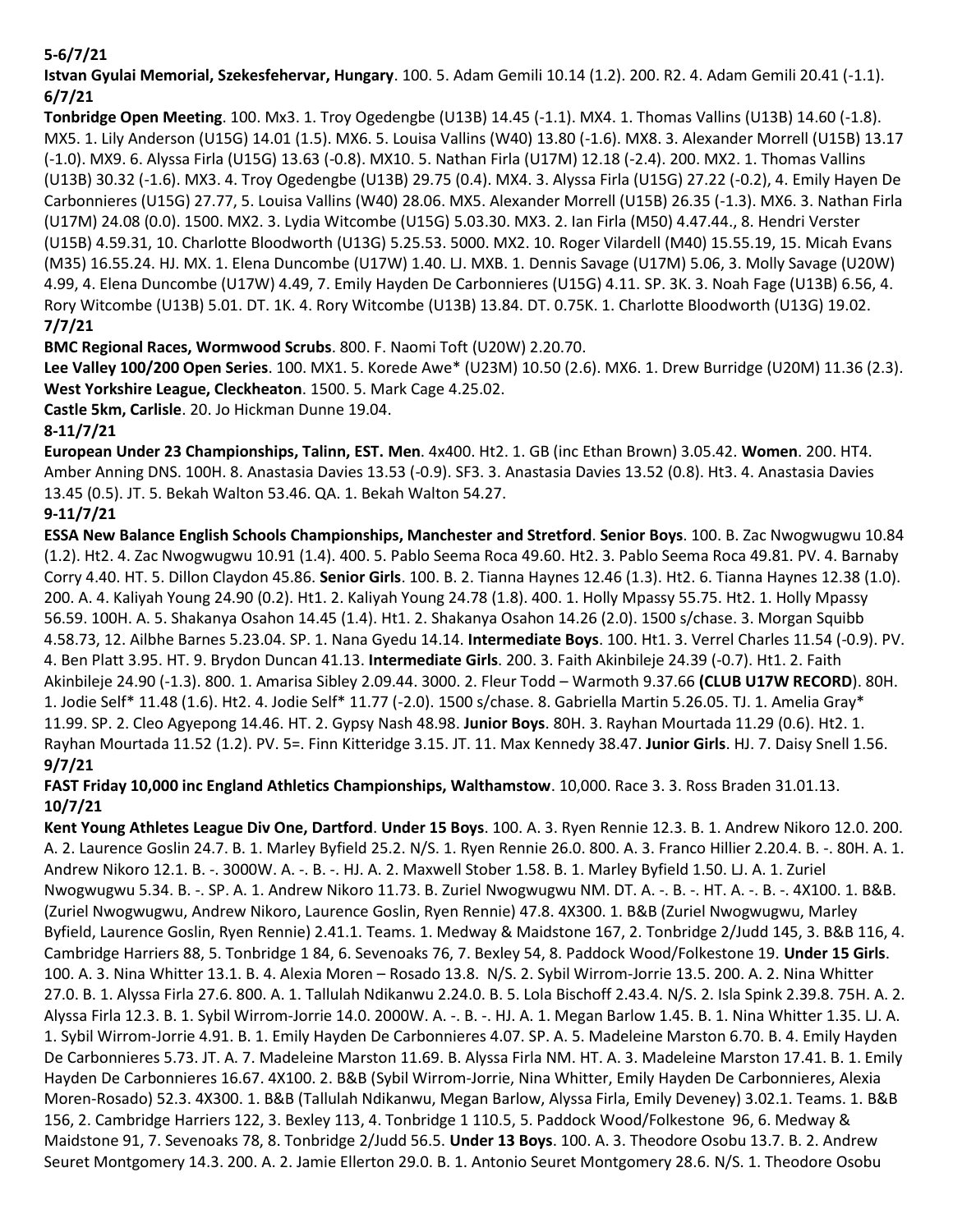28.5. 800. A. 1. Joseph Scanes 2.19.2. B. 4. Samuel Barlow 2.49.0. N/S. 3. Charlie Hay 2.41.9. 75H. A. 1. Jamie Ellerton 12.9. B. -. HJ. A. 3. Samuel Barlow 1.15. B. -. LJ. A. 1. Jamie Ellerton 4.22. B. 2. Theodore Osobu 3.73. SP. A. 2. Lorne Burnett 9.41. B. 1. Charlie Platt 7.38. N/S. 1. Noah Fage 6.50. DT. A. 1. Lorne Burnett 22.44. B. 1. Noah Fage 15.90. JT. A. 1. Charlie Platt 30.81. B. 1. Noah Fage 25.51. N/S. 3. Lorne Burnett 20.07. 4x100. 1. B&B (Antonio Seuret Montgomery, Jamie Ellerton, Charlie Platt, Theodore Osobu) 56.0. Teams. 1. B&B 155, 2. Medway & Maidstone 136, 3. Tonbridge 2/Judd 135, 4. Cambridge Harriers 110, 5. Paddock Wood/Folkestone 84.5, 6. Tonbridge 1 82.5, 7. Bexley 71, 8. Sevenoaks 26. **Under 13 Girls**. 75. A. 3. Emelia Adese 10.6, B. 4. Heidi Coulson 11.6. N/S. 2.Lothie Palmer 11.4. 150. A. 4. Sophie Tran 22.8. B. 3. Lottie Palmer 22.8. 800. A. 1. Naimah Mossi 2.32.7. B. 2. Beth Regan 2.40.9. N/S. 2. Lily Bridgeman 2.56.3. 70H. A. 1. Charlotte Bloodworth 13.3. B. -. 1000W. A. -. B. -. HJ. A. 2. Emelia Adese 1.20. B. 1. Heidi Coulson 1.15. LJ. A. 1. Emilia Adese 4.05. B. 1. Heidi Coulson 3.80. SP. A. 2. Charlotte Bloodworth 6.45. B. -. JT. A. 1. Charlotte Bloodworth 16.02. B. 3. Beth Regan 7.42. HT. A. -. B. -. 4X100. 2. B&B (Heidi Coulson, Sophie Tran, Lottie Palmer, Emelia Adese) 59.2. Teams. 1. B&B 128.5, 2. Paddock Wood/ Folkestone 109, 3. Medway & Maidstone 103.5, 4. Tonbridge 1 100, 5. Cambridge Harriers 96, 6. Bexley 72, 7. Sevenoaks 49, 8. Tonbridge 2/Judd 33. Overall Match Score. 1. B&B 580.5, 2. Medway & Maidstone 522.5, 3.Cambridge Harriers 431, 4. Tonbridge 2/Judd 394.5, 5. Tonbridge 1 377, 6. Bexley 355, 7. Paddock Wood/Folkestone 333.5, 8. Sevenoaks 254.

**Kent Young Athletes League, Division Two, Dartford**. **Under 15 Boys**. 100. A. 2. David Ikuesan 12.5. B. 1. Reo McClausland 12.4. 200. A. 2. James Lawson 25.8. B. 2. David Ikuesan 26.6. 800. A. 1. Harry Fage 2.20.2. B. 4. Ryan Tran 2.44.0. LJ. A. 2. Harrison Vallins 4.25. 4x100. 1. B&B (David Ikuesan, Reo McClausland, Harrison Vallins, James Lawson) 50.3. 4x300. 2. B&B (David Ikuesan, Harry Fage, Harrison Vallins, James Lawson) 2.54.1. Teams. 1. Dartford Harriers 151, 2. Central Park Athletics 102, 3. B&B 2 79, 4. Medway & Maidstone 2 68, 5. Invicta East Kent 58, 6. Swale Combined 26, 7. Thanet 14. **Under 15 Girls**. 100. A. 2. Eniola Ayeni 13.7. B. 2. Lily Anderson 13.8. 200. A. 6. Claudia Adams 32.0. B. 3. Keira Oluchi Nwaozoh 34.5. 800. A. 2. Lydia Witcombe 2.28.7. B. 1. Kyla Dervish 2.36.1. LJ. A. 2. Eniola Ayeni 4.08. B. 2. Lydia Witcombe 3.71. SP. A. 5. Lydia Witcombe 5.41. 4x100. 4. B&B 2 (Eniola Ayeni, Claudia Adams, Lily Anderson, Lydia Witcombe) 56.6. Teams. 1. Thanet 155, 2. Dartford Harriers 115, 3. Invicta East Kent 104, 4. Medway & Maidstone 2 86, 5. Central Park Athletics 84, 6. Paddock Wood/Folkestone 75, 7. B&B 2 74, 8. Swale Combined 13. **Under 13 Boys**. 100. A. 4. Troy Ogedengle 14.7. B. 2. Tristan Thomas 14.3. 200. A. 2. Troy Ogedengle 29.7. B. 3. Thomas Vallins 30.2. 800. A. 1. Alfie Whitelock 2.33.6. B. 3. Heath Griffin 2.49.1. 75H. A. 1. Joshua Dako 13.1. LJ. A. 1. Joshua Dako 4.32. B. 1. Thomas Vallins 3.83. SP. A. 4. Rory Witcombe 5.22. DT. A. Rory Witcombe 11.93. JT. A. 4. Rory Witcombe 15.53. 4x100. 1. B&B (Joshua Dako, Troy Ogedengle, Oscar Sadowski, Thomas Vallins) 58.8. Teams. 1. Swale Combined 137, 2. Dartford Harriers 135, 3. B&B 2 109, 4. Central Park Athletics 108, 5. Medway & Maidstone 70, 6. Thanet 58, 7. Invicta East Kent 54**. Under 13 Girls**. 75. A. 3. Mariana Caceres 11.4. 150. A. 5. Mariana Caceres 23.1. 800. A. 3. Lydia Marston 2.46.8. B. 1 Ariana Jenner-Heard 2.47.4. Teams. 1. Dartford Harrers 150, 2. Invicta East Kent 120, 3. Thanet 109, 4. Central Park Athletics 49, 5. Medway & Maidstone 2 47, 6. Swale Combined 35, 7. B&B 2 31, 8. Paddock Wood/Folkestone 16. Overall Match Result. 1. Dartford Harriers 576, 2. Central Park Athletics 368, 3. Thanet 346, 4. Invicta East Kent 341, 5. B&B 2 318, 6.Medway & Maidstone 2 296, 7. Swale Combined 231, 8. Paddock Wood/Folkestone 116.

### **London Inter Club Challenge, Hendon.** Women. 400H. 2. Alex Hill 61.49. DT. 2. Hannah MacAulay 43.86. **11/7/21**

**Southern Athletics League, South East London, Sutcliffe Park. Men**. 100. A. 1. Dan Putnam 11.08 (-3.3). B. 1. Rhys Francis 11.43 (-2.3). N/S. R1. 1. Michael Uzozie 11.57 (-3.8), 2. Matthew Knight 11.85. R2. 1. Charles Nortey 11.32 (-1.0), 2. Chizute Ogbedeh 11.35, 3. Adam Islam Medeaux 11.38, 4. L.J. Wright 11.80, 5. Ralph Baker 11.90. R3. 1. Rico Cottell 11.55 (-2.2), 2. Issah Abdulkarim 11.82. 200. A. 1. Dan Putnam 21.94 (-1.4). B. Adam Islam Medeaux 23.10 (-2.1). N/S2. 1. Chizute Ogbedeh 23.10 (-2.8), 2. Michael Uzozie 23.23, 4. Matthew Knight 24.58. 400. A. 1. Dan Putnam 48.40. B. 1. Henry Fisher 49.85. N/S. 1. Drew Burridge 51.8, 3. James Naylor 53.9, 4. Maurizio Corrodus 54.7, 5. Harley Sitwell 57.5. 800. A. 1. Henry Fisher 1.57.90. B. 1. Prince Reid 2.03.07. N/S. 1. Louis Woods 2.06.22, 3. Alessio Tutt 2.13.75, 4. Ted Marston 2.16.25. 1500. A. 3. Jake Leng 4.20.64. B. 1. Callum Horton 4.40.62. N/S. 1. Lewis Brook 4.43.99. 3000. A. 2. James Barnes 9.44.90. B. 2. Joshua Dowling 10.01.73. 400H. A. 2. Harley Sitwell 60.70. B. 1. Richard Holt 63.77. N/S. 1. Jonathan Ellerton 70.36. HJ. A. 3. Edward Regan 1.55. LJ. A. 4. Ben Sutton 5.41. B. 3. Paul Sutherland 4.28. TJ. A. 3. Ralph Baker 11.33. B. 3. Issah Abdulkarim 10.05. PV. A. 1. Barnaby Corry 3.60. B. 1. Roger Platt 3.10. SP. A. 1. Dele Aladese 11.53. B. 2. Roger Platt 7.44. DT. A. 1. Dele Aladese 45.61. B. 1. Brydon Duncan 33.35. JT. A. 2. Ben Platt 39.12. B. 2. Paul Sutherland 20.40. HT. A. 2. Charlie Short 35.55. B. 2. Roger Platt 21.86. 4X100. 1. B&B (Rhys Francis, Rico Cottell, Dan Putnam, Adam Islam Medeaux) 43.89. 4X400. 1. B&B 3.58.20 (Drew Burridge, Dan Putnam, Morgan Squibb and Yasmin Austridge). N/S. 1. B&B (Matthew Knight, Adam Islam-Medeaux, Kate Price, Cameron Gordon-Kelly) 3.54.69. **Women**. 100. A. 1. Modupe Shokunbi 12.42 (-1.1). B. 1. Molly Savage 12.99 (-2.8). N/S1. 2. Olivia Gewitzke 13.67 (0.0), 3. Louisa Vallins 13.74, 5. Rachel Ilori 14.07. 200. A. 2. Chanelle Cole 25.99 (-2.4). B. 2. Olivia Gewitzke 28.55 (-3.4). N/S1. 2. Louisa Vallins 28.61 (-3.4). 400. A. 1. Krystal Galley 56.94. B. 2.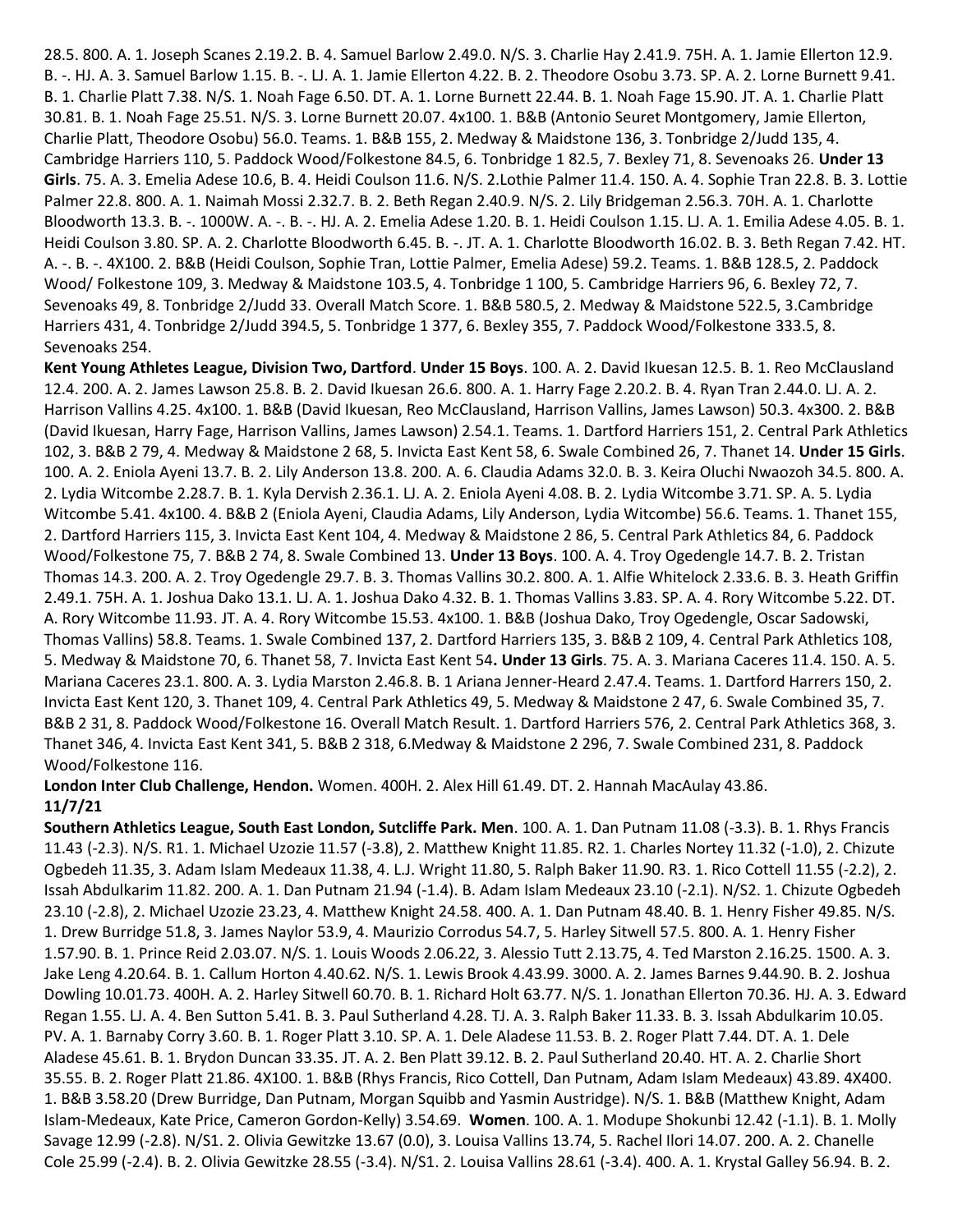Morgan Squibb 60.37. N/S1. 1. Yasmin Austridge 60.44, 2. Cameron Kelly Gordon 61.04, 3. Imogen Hadley 64.11. 800. A. 2. Kate Price 2.20.25. B. 2. Liberty Whyte 2.30.76. N/S. 1. Grace Bennett 2.33.52, 2. Cara Gould 2.34.96, 4. Bethany Panton 2.48.85. 1500. A. 2. Hannah Clark 4.54.18. B 2. Jessica Keene 4.56.59. N/S. 1. Zoe White 5.01.12. 100H. A. 1. Zoe Austridge 16.28 (-2.1). B. 1. Holly Platt 18.88 (-2.1). 400H. A. 1. Alex Hill 62.15. B. 1. Zoe Austridge 69.45. 1500 s/chase. A. 1.Isabelle Stoneham 5.25.10. B. 1. Amelia Middleton 6.23.47. N/S. 1. Isla Spink 5.57.51. HJ. A. 2. Elena Duncombe 1.55. B. 2. Akeiyla Robinson Pascal 1.35. N/S. Grace Bennett 1.15. LJ. A. 1. Claudia Baker 5.34. B. Akeiyla Robinson Pascal 4.52. N/S. Charlotte Hosp 3.87. TJ. A. 1. Rachel Ilori 10.58. B. 1. Molly Savage 10.15. PV. A. 1. Holly Platt 2.60. B. 2. Liz Hughes 2.60. SP. 1. Hannah MacAulay 11.03. B. 1. Abbie Stewart 9.44. DT. A. 1. Hannah MacAulay 40.00. B. 1. Titobiowula Akinrele 30.11. N/S. Chanelle Mensah 25.72. JT. A. 4. Holly Platt 15.80. B. 3. Zoe Austridge 12.71. HT. A. 1. Abbie Stewart 41.45. B. 1. Gypsy Nash 39.15. 4X100. 1. B&B (Parris Johnson, Modupe Shokunbi, Emily Kerr, Molly Savage) 50.46. Match. 1. B&B 396.5, 2. Bexley 267.2, 3. Cambridge Harriers 2.52.3, 4. Kent AC 147.2, 5. London City AC 78.6.

# **12/7/21**

**Sri Chinmoy 5k, Battersea Park**. 11. Fintan Parkinson 16.32

### **13/7/21**

**Muller British Grand Prix, Gateshead**. 100. 8. Adam Gemili 10.21 (0.4). 400. P. 4. Prince Reid 51.89.

**Trafford Grand Prix, Stretford**. 800. MX8. 6. Jennifer Webb\* 2.09.97.

**VAC Battersea Park Summer Series 3**. 5K Walk. 7. David Hoben 37.40.

### **14/7/21**

**BMC Regional Races, Sutcliffe Park**. 800. E. MX. 2. Morgan Squibb (U20W) 2.13.20. F. MX. 6. Lily Meers (U17W) 2.22.98. G. 2. Cameron Kelly Gordon (U17W) 2.21.77. 1500. B. 11. Dan Kennedy 4.19.87. D. 9. Kate Price (U17W) 5.09.39.

**Cambridge Harriers Open Meeting, Sutcliffe Park**. 100. MX1. 2. L. J. Wright (U20M) 11.38 (1.7). MX2. 1. Jadon Ekpo (U15B) 12.32 (3.2), 3. Makai Sabido Rodney (U13B) 12.66. MX3. 4. Paul Sutherland (M55) 14.04 (2.3). MX4. 2. Jamie Ellerton (U13B) 13.90 (2.3), 5. Jonathan Ekpo (U13B) 14.18. 400. MX3. 2. Chanelle Cole (U20W) 60.86. MX4. 4. Cara Gould (U17W) 65.63. SW. 2. Krystal Galley 56.33. 800. MX1. 6. Megan Slattery (U15G) 2.23.18. MX2. 3. Charlotte Bloodworth (U13G) 2.33.33. MX3. 2. Matilda Shilland (U15G) 2.37.19, 5. Amie Gould (U15G) 2.39.78. MX4. 4. Eva Chambers (U15G) 2.44.19, 5. Leah Kyriacou (U13G) 2.44.57, 7. Sophie Lee (U17W) 2.47.72. 1500. MX1. 1. Ted Marston (U17M) 4.39.39, 2. Joseph Scanes (U13B) 4.40.30, 8. Megan Barlow (U15G) 4.51.79. MX2. 1. Harry Fage (U15B) 4.54.21, 10. Kyla Dervish (U15G) 5.32.63, 11. Samuel Barlow (U13B) 5.33.13. 5000. MX. 8. Gregory Firth (M45) 18.05.53. SP. 3K. 1. Cleo Agyepong (U17W) 14.67. **15-18/7/21**

**European Under 20 Championships, Talinn, Estonia. Men**. 100. 5. Jeriel Quainoo 10.35 (1.3). SF1. 1. Jeriel Quainoo 10.26 (0.1). Ht4. 1. Jeriel Quainoo 10.30 (0.2). 4x100. 1. GB (inc Jeriel Quainoo) 39.74. Ht3. 1. GB (inc Jeriel Quainoo) 39.68. 4x400. 1. GB (inc Sam Reardon 46.21) 3.05.25. Ht3. 1. GB (inc Sam Reardon 46.07) 3.08.74. **Women.** 100H. SF2. 7. Mallory Cluley 13.95 (0.3). Ht5. Mallory Cluley 13.88 (3.1). LJ. QA. Funminiyi Olajide NM. SP. QA. 7. Nana Gyedu 13.97. DT. QA. 9. Zara Obamakinwa 45.83.

# **17/7/21**

**Youth Development League, Lower, South, Kent. Erith**. **Match**. 1. B&B 495, 2. M&M 380, 3. Cambridge Harriers 318, 4. Bexley 252, 5. Paddock Wood/Folkestone 163. **Under 15 Boys**. 100. A. 2. Andrew Nikoro 12.0. B. 2. Zuriel Nwogwugwu 12.1. N/S. 1. Reo McCausland 12.1, 2. Rayhan Mourtada 12.2. 200. A. 2. Laurence Goslin 24.3. B. 2. Ryen Rennie 25.0. 300. A. 2. Marley Byfield 39.2. B. 1. James Lawson 39.8. 800. A. 1. Jasper Brooks 2.16.1. B. 1. Zuriel Nwogwugwu 2.15.7. N/S. 1. Ryan Trans 2.50.8. 1500. A. 1. Joshua Healey 4.46.3. B. 1. Harry Fage 4.50.5. 80H. A. 1. Andrew Nikoro 11.6. B. 1. Rayhan Mourtada 11.6. HJ. A. 2. Ryen Rennie 1.60. LJ. A. Zuriel Nwogwugwu NM. SP. A. 1. Andrew Nikoro 11.28. JT. A. 4. ? 21.14. 4X100. 3. B&B (Reo McCausland, Rayhan Mourtada, Zuriel Nwogwugwu, Andrew Nikoro) 4.52.3. 4x300. 1. B&B (Marley Byfield, James Lawson, Ryen Rennie, Laurence Goslin) 2.40.8. **Under 15 Girls**. 100. A. 3. Nina Whitter 13.1. B. 1. Sybil Wirrom Jorrie 13.2. N/S. 2. Eniola Ayeni 13.3, 3. Lily Anderson 13.9. 200. A. 2. Nina Whitter 26.6. B. 1. Emily Hayden De Carbonnieres 28.3. 300. A. 1. Alyssa Firla 43.8. B. 1. Emily Deveney 45.8. 800. A. 2. Tallulah Ndikanwu 2.28.3. B. 1. Megan Barlow 2.27.2. N/S. 1. Francesca Middleton 2.29.6, 2. Maria Salamanca 2.35.8. 1500. A. 1. Megan Slattery 4.50.8. B. 1. Lydia Witcombe 4.56.8. 75H. A. 1. Daisy Snell 11.5. B. 1. Alyssa Firla 12.2. HJ. A. 1. Megan Barlow 1.51. B. 1. Tallulah Ndikanwu 1.51. LJ. A. 1. Daisy Snell 5.65**. (CLUB RECORD)** B. 1. Sybil Wirrom Jorrie 4.91. SP. A. 1. Daisy Snell 10.05. B. 1. Alyssa Firla 8.36. DT. A. 2. Madeleine Marston 11.52. B. 2. Emily Hayden de Carbonnieres 10.84. JT. A. 3. Sybil Wirrom Jorrie 14.40. B. 3. Madeleine Marston 11.56. HT. A. 1. Emily Hayden De Carbonnieres 16.05. B. 1. Madeleine Marston 15.56. 4x100. 3. B&B. (Emily Hayden De Carbonnieres, Lily Anderson, Nina Whitter, Sybil Wirrom Jorrie) 52.0. 4x300. 1. B&B (Tallulah Ndikanwu, Megan Barlow, Alyssa Firla, Emily Deveney) 3.04.4. **Under 13 Boys**. 75. A. 2. Max Jeffrey 10.1 (**CLUB RECORD**). B. 2. Antonio Seuret Montgomery 10.5. 150. A. 2. Max Jeffrey 20.1 (**EQUALS CLUB RECORD**). B. 1. Antonio Seuret Montgomery 20.5. 800. A. 1. Joseph Scanes 2.17.0. B. 1. Heath Griffin 2.47.4. N/S. 1. Issac Evans 3.01.0. 1200. A. 1. Alfie Whitelock 4.09.8. B. 1.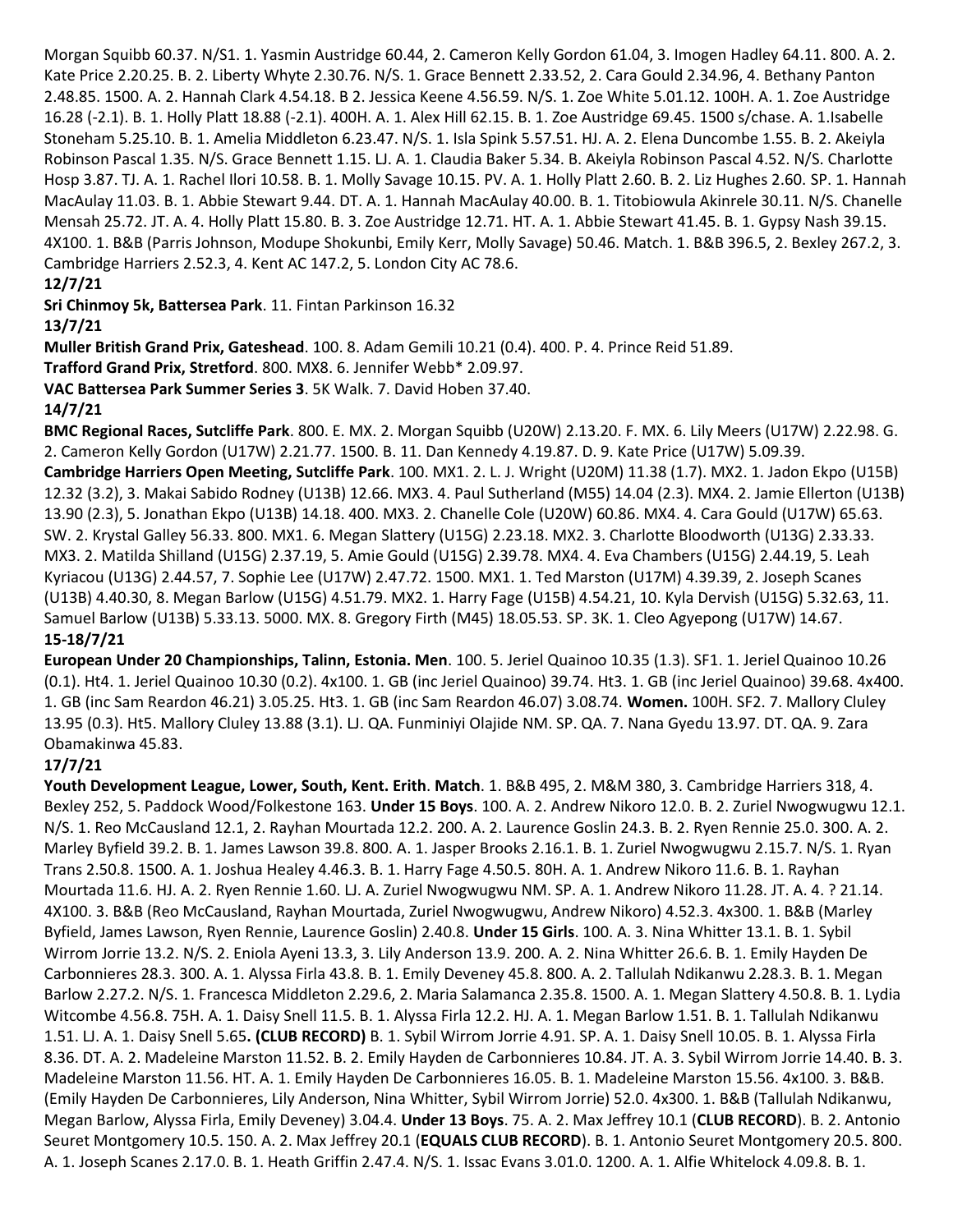Samuel Barlow 4.26.5. 75H. A. 1. Jamie Ellerton 13.5. B. 1. Joshua Dako 13.1. HJ. A. 1. Joshua Dako 1.33. B. 1. Samuel Barlow 1.20. LJ. A. 1. Joshua Dako 4.38. B. 1. Jonathan Ellerton 4.13. SP. A. 2. Lorne Burnett 9.62. B. 1. Charlie Platt 8.39. JT. A. 1. Charlie Platt 27.32. B. 1. Noah Fage 25.71. 4x100. 1. B&B (Antonio Seuret Montgomery, Jonathan Ellerton, Charlie Platt, Max Jeffrey) 55.0. **Under 13 Girls**. 75. A. 1. Chizam Boniface 10.2. B. 1. Emelia Adese 10.6. N/S. Sophie Tran 11.3, 2. Lottie Palmer 11.4. 150. A. 1. Chizam Boniface 20.2. B. 3. Heidi Coulson 22.9. 800. A. 1. Naimah Mossi 2.31.2. B. 1. Beth Regan 2.37.4. N/S. 1. Lydia Marston 2.53.7, 2. Mariana Caceres 2.54.2. 1200. A. 1. Charlotte Bloodworth 3.51.1. B. 1. Luciana Smith 3.53.3. 70H. A. 1. Charlotte Bloodworth 12.9. B. 3. Lottie Palmer 16.8. LJ. A. 1. Emelia Adese 4.28. B. 1. Heidi Coulson 3.84. SP. A. 5. Lydia Marston 5.04. B. Chizam Boniface 2.79. JT. A. 2. Charlotte Bloodworth 11.74. B. 3. Beth Regan 5.64. 4x100. 1. B&B (Heidi Coulson, Chizam Boniface, Lottie Palmer, Emelia Adese) 56.9.

**Sri Chimnoy 10km, Battersea Park**. 14. Rose Harvey\* 33.36, 19. Fintan Parkinson 34.16, 69. Simon Harris 38.54. **17-18/7/21**

**England Athletics Senior Championships including Disability Championships, Bedford**. **Men**. 100. SF3. 5. Korede Awe\* 10.59 (0.1). Ht2. 3. Korede Awe\* 10.73 (-0.8). Ht4. 6. Abdul Rahaman Jolaoso 11.06 (-1.2). 400. 4. Dan Putnam 48.10. SF1. 2. Dan Putnam 47.67. Ht4. 2. Dan Putnam 48.67. 5000. 2. Charlie Davis 14.46.77. HT. 2. Tom Parker 64.66. **Women**. 400. Ht1. 3. Krystal Galley 56.32. 400H. 4. Alex Hill 60.49. Ht2. 3. Alex Hill 61.29. 3000 walk. 4. Abigail Smith 17.34.72. HJ. 8=. Deborah Martin 1.71. LJ. 1. Jahisha Thomas 6.50. PV. 5. Sophie Dowson 3.80. DT. 9. Hannah MacAulay 35.84. JT. 10. Hollie Arnold 37.55.

**Open de France, Bondoufle, France**. TJ. 7. Zara Asante 11.92. Ht2. 3. Zara Asante 12.11. **18/7/21**

**Caterham Rotary Half Marathon**. 1. Scott Overall (M35) 69.01, 190. John Turner (M70) 2.06.32.

**21/7/21**

**Lee Valley Sprint Double 100 Open Series**. 100. MXR1. R3. 3. Brandon Murray 10.98 (-0.5), 4. Zac Nwogwugwu (U20M) 10.98. R8. 2. LJ Wright (U20M) 11.48 (0.5). R10. 1. Rhys Francis 11.19 (-0.6). R12. 5. Modupe Shokunbi 12.40 (-1.2). R2. R3. 1. Brandon Murray 10.78 (0.2), 4. Zac Nwogwugwu (U20M) 10.92. R5. 3. Rhys Francis 11.18 (-0.8). R7. 4. LJ Wright 11.40 (- 0.3).

**Chelmsford Open**. 200. MX5. 1. Issah Abdulkarim (U17M) 23.66 (-0.1). MX6. 2. Drew Burridge (U20M) 22.86 (-0.3). **22/7/21**

**Ashford AC Open**. 200. MX1. 3. Abdul Rahaman Jolaoso 22.33 (0.9). MX2. 2. Nathan Firla (U17M) 23.66 (2.6). MX3. 4. Alyssa Firla (U15G) 27.18 (2.2). 1500. MX1. 11. Charlotte Bloodworth (U13G) 5.05.91. MX2. 1. Liberty Whyte (U17W) 5.03.93. 3000. 8. Ian Firla (M45) 10.16.11. HJ. 6. Alyssa Firla (U15G) 1.30. DT. 1.5K. 1. Brydon Duncan (U17M) 44.57. **24/7/21**

**Be Fit Today Track Academy Open Series, Dagenham. Men.** 100. R1.R1. 3. Jonathan Ekpo (U13B) 14.27 (2.3). R2. 1. Makai Sabido Rodney (U15B) 13.03 (1.6). R3. 5. Jadon Ekpo (U15B) 11.88 (1.4). R9. 4. Rhys Francis 11.17 (2.4). R2. R1. 4. Jonathan Ekpo (U13B) 14.51 (-1.0). R2. 4. Makai Sabido Rodney 13.09 (1.0). R5. 1. Rhys Francis 10.87 (1.1). 200. R2. 2. Zuriel Nwogwugwu (U15B) 24.62 (0.9), 3. Jadon Ekpo (U15B) 25.01. **Women**. R1. R3. 4. Tyra Khambai Annan (U17W) 12.07 (2.0). R2. R5. 4. Tyra Khambai Annan 11.86 (2.8). 300. R1. 5. Tallulah Ndikanwu (U15G) 44.86, 7. Charlotte Hosp (U17W) 48.50. **BMC Grand Prix, Loughborough**. 800. B. 8. Joe Rogers 1.52.51. 1500. A. 4. Jennifer Walsh 4.17.24.

**Parkruns. Bushy park**. 582 James Perry 28.27. **Bromley**. 1 Robert Perry 17.45, 17. Steven Pairman 20.11, 24. Steve Evenden 20.27, 25. Amy Leach 20.29, 31. Chris Fishlock 20.49, 40. Jessica Keene 21.24, 48. Ted Marston 22.01, 50. Adrian Perry 22.05, 69. James Unwin 23.09, 98. Lydia Marston 24.01, 229. Julia Pairman 29.34, 342. Mick Keene 36.23. **Bexley.** 74. Chris Pike 26.36. **Beckenham Place park**. 10. Clayton Aves 20.28, 26. David Beadle 22.20, 61. Rod Harrington 25.19, 125. William Slack 28.32, 134. Niamh Milmo 29.14, 175. Anthony Pontifex 36.22. **Dulwich**. 34.Simon Harris 18.57, 123. James Morris 23.55. **Orpington**. 116. Karen Desborough 33.30. **Tonbridge**. 114. Mark Ellinson 25.38, 176. Anne Cilia 28.01. **Lanhydrock**. 16. Richard Daniels 22.41. **Penrith**. 161. Andrew Riches 29.18. **Ormskirk**. 60. Mark Compton 24.58. **Peckham Rye**. John Turner 26.09, 113. Maz Turner 34.07. **Lullingstone**. 25. Mike Simms 26.00. **Exmouth**. 53. Bob Minting 22.51. **Catford.** 44. Barry Wetherilt 23.54. **Foots Cray Meadows**. 9. Austin Adams 22.47, 12. Nick Barber 24.14, 27.Andrew Kingsmell 29.03, 35. Zoe Kingsmell 32.40, 37. David Appleton 32.57, 42. George Collins 34.29.

**25/7/21**

**Youth Development League, Upper, South, Kent. Medway Park. Match**. 1. B&B 636, 2. Tonbridge 389, 3. Team ATIP 342, 4. Medway & Maidstone 333, 5. Cambridge Harriers 317, 6. Dartford Harriers 108. **Under 20 Men**. 100. A. 2. Michael Uzozie 11.19 (-0.1). B. 1. Leonard Wright 11.52 (-0.8). 200. A. Drew Burridge DQ. B. 2. Michael Uzozie 22.67 (0.5). 400. A. 1. Pablo Seema Roca 49.16. B. 1. Maurizio Corrodus 53.11. 800. A. 2. Jake Leng 2.05.51. B. 1. Louis Woods 2.08.2. 1500. A. 1. Henry Fisher 3.56.78. B. 2. Justin Strover 4.59.26. 3000. A. 2. Tom Brash 9.19.05. B. Alfie Fletcher DNF. HJ. A. 2. Barnaby Corry 1.75. LJ. A. Jacob Byfield 6.17. TJ. A. 1. Jacob Byfield 13.50. PV. A. 1. Barnaby Corry 4.10. SP. A. 1. Dillon Claydon 15.46. DT. A. 1.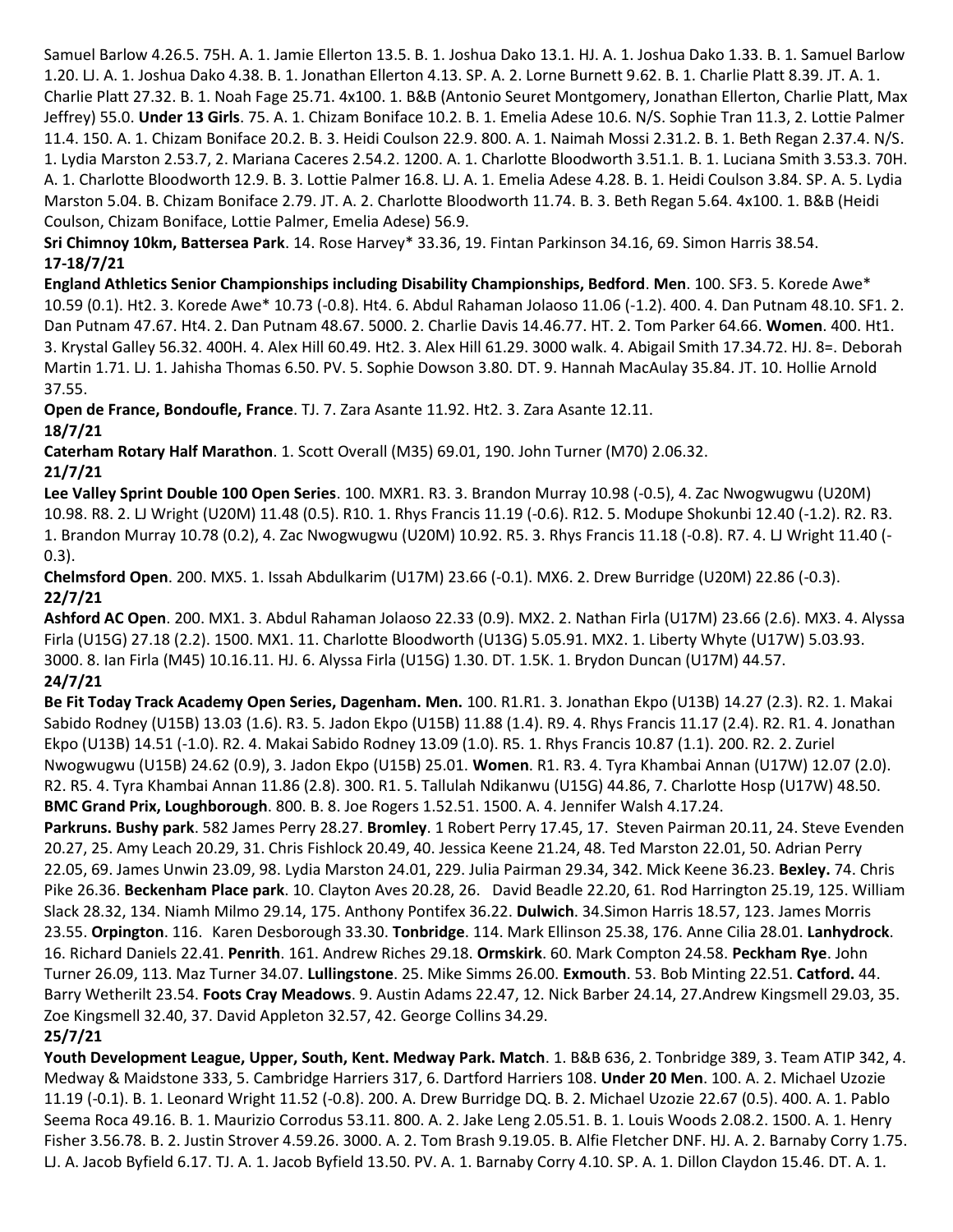Dillon Claydon 49.31. JT. A. 1. Dillon Claydon 37.58. 4x100. 1. B&B (Michael Uzozie, Henry Fisher, Maurizio Corrodus, Drew Burridge) 44.08. **Under 20 Women**. 100. A. 2. Tianna Haynes 12.26 (1.4). B. 2. Achieng Oneko 12.95 (1.2). 200. A. 2. Zsiriah Thomas 25.95 (-1.3). B. 2. Achieng Oneko 26.58 (-0.8). 400. A. 1. Amaris Sibley 56.76. B. 2. Francesca Evered 66.23. 800. A. 3. Lucy Lewis 2.53.99. 3000. A. 1. Zoe White 11.00.13. 100H. A. 1. Shakanya Osahon 14.83 (-0.9). B. 1. Zoe Austridge 15.07. 400H. A. 1. Zoe Austridge 72.09. 1500 s/chase. A. 1. Ailbhe Barnes 5.12.09. B. 1. Isabelle Stoneham 5.19.27. LJ. A. 1. Claudia Baker 5.11. TJ. A. 2. Molly Savage 10.57. B. 1. Rachel Ilori 10.28. SP. A. 1. Zara Obamakinwa 10.51. DT. A. 1. Zara Obamakinwa 45.73. B. 1. Titobioluwa Akinrele 34.13. HT. A. 2. Titobioluwa Akinrele 18.80. 4X100. B&B DNF. 4X400. 1. B&B 4.04.60. **Under 17 Men**. 100. A. 2. Verrel Charles 11.16 (-1.3). B. 1. Issah Abdulkarim 11.56 (1.4). 200. A. 2. Adam Islam Medeaux 22.81 (-1.4). B. 1. Connor Sutton 23.28 (-1.0). N/S. Christopher Barrett 25.49. 400. A. 1. Adam Islam Medeaux 51.00. B. 1. Nathan Firla 52.42. 800. A. 1. Matthew Smith 2.06.78. 1500. A. 1. Alessio Tutt 4.42.16. 400H. A. 1. Ted Marston 67.38. B. 1. Jonathan Ellerton 69.78. LJ. A. 1. Connor Sutton 5.88. B. 1. Dylan Carroll 5.87. TJ. A 3. Issah Abdulkarim 10.97. B. 1. Ralph Baker 10.76. PV. A. 1. Oscar Witcombe 3.60. SP. A. 1. Brydon Duncan 13.30. B. 1. Max Devon Lowe 13.16. DT. A. 1. Brydon Duncan 46.46. B. 2. Max Devon Lowe 27.08. JT. A. 2. Ben Platt 47.14. B. 2. Nathan Firla 32.75. HT. A. 1. Brydon Duncan 38.47. 4x100. 2. B&B (Ralph Baker, Issah Abdulkarim, Connor Sutton, Verrel Charles) 47.32. 4X400. 1. B&B (Nathan Firla, Christopher Barrett, Matthew Smith, Adam Islam Medeaux) 3.37.03. Under 17 Women. 100. A. 1. Tyra Khambai Annan 12.05 (0.8). B. 1. Vanessa Granada 12.49 (0.4). 200. A. Faith Akinbileje 24.74 (1.4). B. 2. Olivia Gewitzke 27.94 (-0.7). 300. A. 1. Cameron Kelly Gordon 43.04. B. 2. Olivia Wauters 47.60. 800. A. 2. Gabriella Martin 2.21.39. B. 3. Pippa Carver 2.40.42. 1500. A. 2. Liberty Whyte 5.05.13. 3000. A. 1. Olivia Magee Brown 11.17.82. 80H. A. 1. Jodie Self 11.79. 1500 s/chase. A. Amelia Middleton DNF (inj). LJ. A. 1. Amelia Gray 5.51. B. 1. Jodie Self 5.03. TJ. A. 1. Amelia Gray 12.04. SP. A. 1. Cleo Agyepong 14.41. B. 1. Chanelle Ohemeng-Mensah 10.21. DT. A. 2. Cleo Agyepong 29.05. N/S. Chanelle Ohemeng-Mensah 22.38. HT. A. 1. Gypsy Nash 45.51. 4X100. 1. B&B (?) 48.99. 4X400. 1. B&B (?) 2.59.42. **27/7/21**

**Trafford Grand Prix, Stretford**. 1500. MX6. 4. Mark Cage 4.21.46.

**Woodford Green with Essex Ladies Open, Woodford**. 3000 Walk. 5. Abigail Smith 15.42.7.

**Exeter Open Meeting**. 100. MX8. 6. Bob Minting (M70) 18.96 (2.9) HJ. 5. Bob Minting (M70) 1.25 **(CLUB M70 RECORD) 28/7/21**

**Chelmsford Open**. 400H. 1. Alex Hill 60.98.

**Dave Clarke Mile Extravaganza, (with 1500 split), Wimbledon**. Mile. Mx8. 7. Dan Kennedy 4.33.40 (4.15.99). **30/7/21**

**Tonbridge AC Vets Open Meeting**. 100. MX1. 1. Helen Godsell (W65) 15.79 (-1.4). MX4. 3. Louisa Guthrie (W40) 14.35 (- 2.0). 200. MX3. 1. Matthew Ellerton (M45) 28.64 (-1.3). MX4. 1. Louisa Guthrie (W40) 28.79 (-1.5). 800. MX1. 1. Ashley Pearson (W45) 2.43.58. MX2. 1. Andre Verster (M45) 2.38.52, 2. Jason Short (M50) 2.56.64. 3000. MX1. 4. Ashley Pearson (W45) 11.41.92, 6. Jason Short (M50) 12.54.79. MX2. 2. Ian Firla (M50) 9.55.18. LJ. 3. Ian Firla (M50) 4.25. JT. 600g. 1. Steve Langdon (M60) 41.15.

**Clayton Invitational, Loughborough**. PV. 4. Sophie Dowson 3.75.

### **31/7/21**

**London Inter Club Challenge, Hendon.** 100. MX2. 1. Brandon Murray 10.69. MX4. 1. Chizute Ogbedeh 11.29. 200. MX3. 1. Brandon Murray 22.36, 2. Chizute Ogbedeh 22.50. 400. MX3. 5. Adam Herring 53.26. SP. 6kg. 2. Dillon Claydon (U20M) 14.47. DT. 1.75kg. 1. Dillon Claydon (U20M) 47.50.

**K2 Summer Open, Crawley**. 100. R8. 1. Jamie Ellerton (U13B) 13.86 (1.9), 3. Oscar Sadowski (U13B) 14.78. 200. Women. R2. 1. Daisy Snell (U15G) 26.24 (-0.4). 400. MX2. 2. James Naylor (U23M) 53.57. 800. MX4. 2. Amarisa Sibley (U17W) 2.10.43. MX6. 3. Megan Slattery (U15G) 2.24.60. 1500. MX3. 10. Charlotte Bloodworth (U13G) 5.07.86. MX4. 8. Cara Gould (U17W) 5.32.85, 9. Amie Gould (U15G) 5.34.90. 75H. U13B. 1 Jamie Ellerton 13.03 (0.1). 75H. U15G. R1. 1. Daisy Snell 11.61 (-0.2). 80H. U17W. 3. Emily Algeo 12.45 (-3.0). 100H. U17M. 4. Jonathan Ellerton 16.75 (-2.7). LJ. MXA. 7. Emily Algeo 5.00. **Parkruns. Silksworth**. 40. Ian Taylor 23.49. **Bromley**. 3. Thomas Sugden 18.20, 26. Tim Ayres 19.50. 39. Steve Evenden 20.28, 48. Richard Byford 20.46, 77. Austin Adams 22.32, 104. James Morris 23.21, 224. Sally Smith 27.23, 239. Mark Wallace 27.48. **Bexley**. 81. Chris Pike 25.36, 185. Andrew Riches 29.38. **Hampstead Heath**. 3. Niamh Bridson Hubbard 19.04 (First woman). **Beckenham Place Park**. 61. Nick Barber 24.17, 88. Rod Harrington 25.57, 125. William Slack 27.44, 136. Zoe Kingsmell 28.07, 152. Andrew Kingsmell 29.11, 191. Anthony Pontifex 34.25. **Bath Skyline**. 77. James Unwin 24.21. Lloyd Park. 18. Ifetobi Salako 23.34. **South Norwood**. 2. Ellie Osmond 19.30 (First Woman). **Orpington**. 2. Alessio Tutt 18.47, 136. Dave Leal 31.25, 140. Karen Desborough 32.13. **Lanhydrock**. 38. Richard Daniels 22.28. **Peckham Rye**. 58. John Turner 24.56, 149. Maz Turner 34.15. **Crosby**. 18. Robert Perry 21.31, 28. Adrian Perry 23.10. **Tooting Common**. 1. Ross Braden 16.54. **Exmouth**. 86. Bob Minting 23.04. **Letchworth**. 69. Niamh Milmo 29.55. **Catford**. 35. Barry Wetherilt 22.56.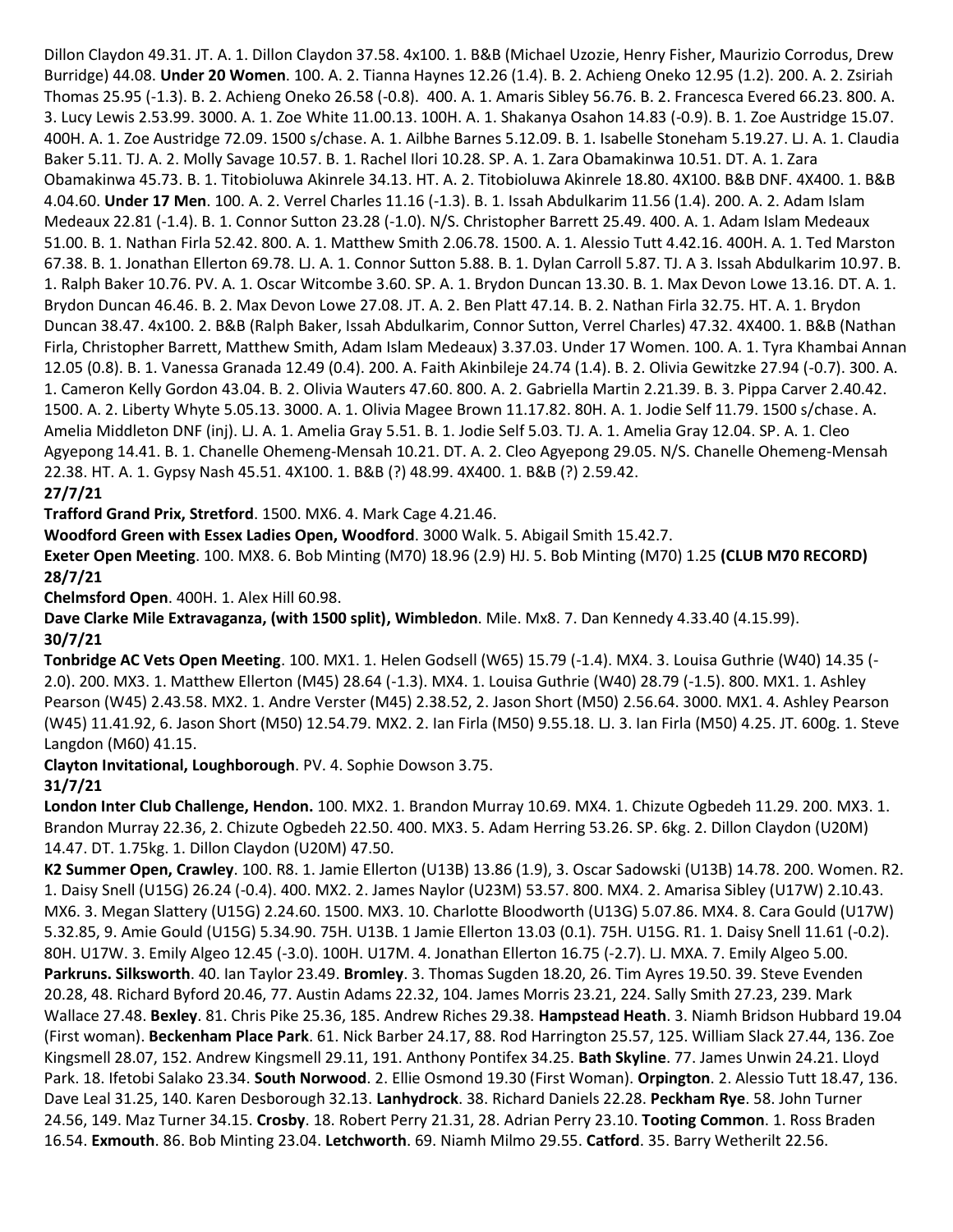#### **100 years ago in July 1921**

"The third and final evening meeting of the season took place at Catford Bridge, and was well supported both by competitors and spectators, noteworthy features being the excellent times and close finishes of all races… Mention should be also made of the keen competition in the Ladies Egg and Spoon Race, the entries being so numerous that the event had to be run off in three heats. Mrs Edwards was a hot favourite, but in spite of the Winter Captain's training, her form did not materialise beyond securing second place in her heat. Mrs Lymbury, also, unfortunately dropped her egg early in the race. The final was won by Mrs Burley, with Miss Scott and Miss Madge Crafter second and third respectively."

The Annual Sunday Stroll. "From the point of view of attendance this fixture was somewhat disappointing… From Farningham, the party proceeded via Cudham and Downe to Leaves Green, where a particularly good lunch was waiting at the King's Head. It was a great pity there were only seven members present to do justice to it"

Second Evening Cross Country Run. " On this occasion the Railway Hotel at West Wickham was again invaded by a strong party of Heathens who were out to sample the new quarters and course for the coming Winter season… All sat down to "grub" afterwards, and a jovial evening ensued, our President being induced, after repeated calls, to operate on the piano, which he did for the rest of the evening in a most determined and successful manner"

"A goodly sprinkling of Heathens attended at the A.A.A. Championships Meeting on July 2 at Stamford Bridge, and they were rewarded by seeing R. A. Lindsay win the Quarter Mile Championship, on which he is to be most heartily congratulated"

#### **75 years ago in July 1946**.

10<sup>th</sup> AAA Team in Dublin. The A.A.A. sent a team to Dublin on the occasion of the Clonliffe Harriers Diamond Jubilee Sports at College Park. Sydney Wooderson "seems to have been the great attraction of the evening". He wins the two miles in 9mins. 5 sec, which beat the Irish record for the distance by 13.6 seconds. "It was also announced that, as far as could be ascertained, this was a world record for a grass track two miles"

 $19<sup>th</sup>$  and 20<sup>th</sup> A.A.A. Championships at The White City. "No One will quarrel if we say that S. C. Wooderson made this year's AAA Championships his own. Beside the three miles…everything paled into insignificance….Every spectator in the arena was on his feet yelling and cheering, mad with almost unbearable excitement…On Sydney came, irresistibly and magnificently on, into the tape to win, by some four yards, probably the finest race of his wonderful career… The time, when it came and when and when the cheering allowed it to be heard was 13.52.3 sec, thus knocking over six seconds off the British record of 13.59.4 set up by T Maki of Finland in 1939, and much more off Jack Emery's English Native record of 14 min. 8 sec". From a letter from C. L. Westly "I may say that since Saturday (July 20) it has given me even more pleasure than usual to drape my rotund and elderly form in a B.H. blazer and parade the Lincolnshire coast-line thus embellished" Third Evening Meeting at Catford Bridge. "There was a good crowd of spectators, swelled by a number of strangers who dropped in to see Wooderson run the mile..", which he won with ease in 4.23.5. "Twelve ladies fought out the Egg and Spoon race with great keenness and amid considerable barracking. After the heats Mrs Beardon was a strong favourite but the final was too much for her and it was Mrs Torr, showing considerable dash, who won from Mrs Brent"..."a round of thanks to Mrs Beardon for her fine efforts in selling the programmes. This was done with so much keenness that when late comers arrived, some members were persuaded to give up their programmes and share another, their programmes being promptly re-sold!"

The Club travel to Birmingham to the Birchfield Harriers Stadium to contest the Waddilove Trophy. Sydney Wooderson is first in the two mile team race "and were unlucky to lose first place to Polytechnic Harriers who scored 20 points to our 21." Overall the Club finished equal  $4<sup>th</sup>$  with ten teams competing.

#### **50 years ago in July 1971**

John Watts sets a new UK National record of 57.80 in the discus while representing Great Britain in a match against France at Portsmouth. Graham Gower is third in the 110 Hurdles.

At the National League Division Three match at Reading, the Club finish in fifth just seven points off third. It leaves them third in the table with better match points than the fourth team. John Watts wins both the shot and discus, and Peter Hudson the long jump. Graham Gower is just beaten by Alan Pascoe in the 110 Hurdles. Also among those in action are future Club Presidents Mike Mahoney, John Baldwin, Chris Haines, Steve Cluney and Colin Brand. John Vernon, coach to a number of our athletes in recent years, wins the triple jump for Notts.